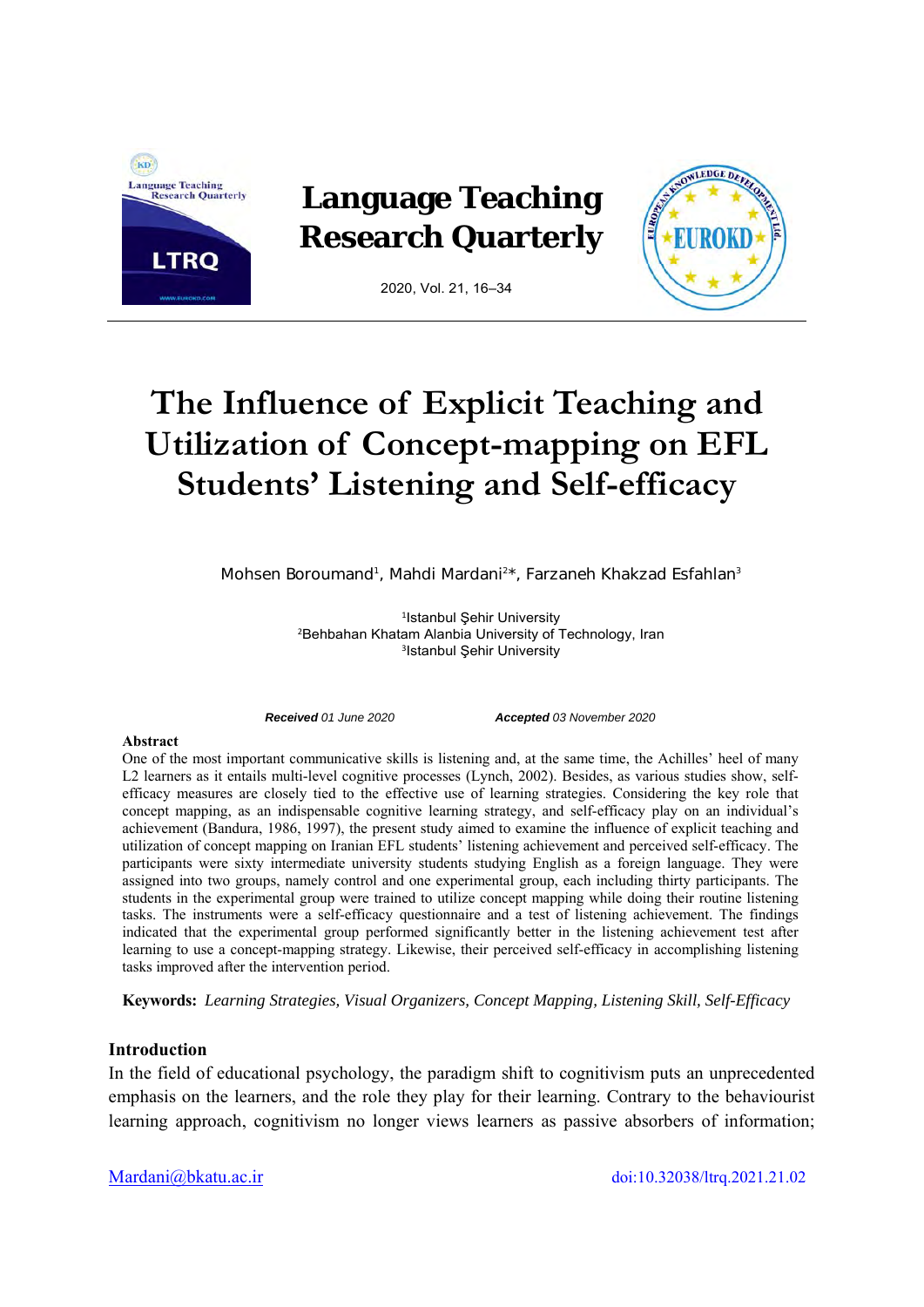rather, they are considered actively engaged in recognizing, reconstructing, and building information on top of their existing knowledge. It also strongly denounced the orthodoxy that ignored the teacher's part as a facilitator of learning and questioned the commonly held belief that learners have access to an inherent repository of skills that helps them deal with the bulk of processing tasks and the new information they are exposed to. Consequently, this theoretical transition brought learning strategies into the limelight. To highlight this transition's significance, Vermunt (1996) proclaims that learning is not an automatic instruction outcome. The quality of learning is largely determined by the nature and quality of the learning strategies utilized during the learning process. Therefore, he urges educators and policy-makers to foster an educational setting that promotes instruction of learning strategies and encourages the students to use them.

 Particularly, in second language teaching and learning, multiple scholars (e.g., Chamot, Barnhardt, El-Dinary, & Robbins, 1999; Montaño, 2017; Szyszka, 2017) have emphasized that L2 learners can and should be equipped with learning strategies through instruction. It has also been maintained that the instruction becomes more efficient when students are taught and trained explicitly to use such strategies. A prominent class of learning strategies that has received welldeserved attention in the body of L2 teaching and learning research is *cognitive learning strategies*. In their broadest sense, they refer to those learning strategies that equip learners with effective cognitive tools for acquiring, storing, managing, integrating, retrieving, and applying information. In their recent book, Brown, Roediger III, and McDaniel (2014) have highlighted the pivotal role that cognitive learning strategies play in various learning environments to foster productive and sustained learning. They provide solid evidence that systematic integration of these strategies in the regular learning tasks results in higher-order and long-lasting outcomes. Besides, some researchers have identified a set of cognitive learning tools that have proven effective in various ESL learning contexts among which graphic organizers, and particularly concept maps, have been underscored (See, e.g., Kansızoğlu, 2017; Kılıçkaya, 2020; Uba, Oteikwu, Onwuka, & Abiodun-Eniayekan, 2017).

#### **Revıew of the Literature**

Concept-mapping in Second/Foreign LanguageEducation

Originally, Joseph D. Novak and his colleagues at Cornell University were the pioneers who, building on David Ausubel's cognitive theories and constructivist movement (Ausubel, 1963), introduced *concept maps* in the 1970s as graphical networks that represent knowledge structures and the relationships among concepts and ideas (Novak, 1977). Since then, numerous studies have explored and confirmed the effectiveness of concept mapping in second/foreign language education. Nevertheless, these studies have mostly focused on such language skills as reading comprehension, speaking, writing, and grammar, listening to the least studied of all. To illustrate, Gopal (2004) used concept mapping as a teaching/learning tool in the English grammar classes of Army Public School in Delhi Cantt, India. The results verified that the students whose learning experience had been mediated by this strategy performed better in understanding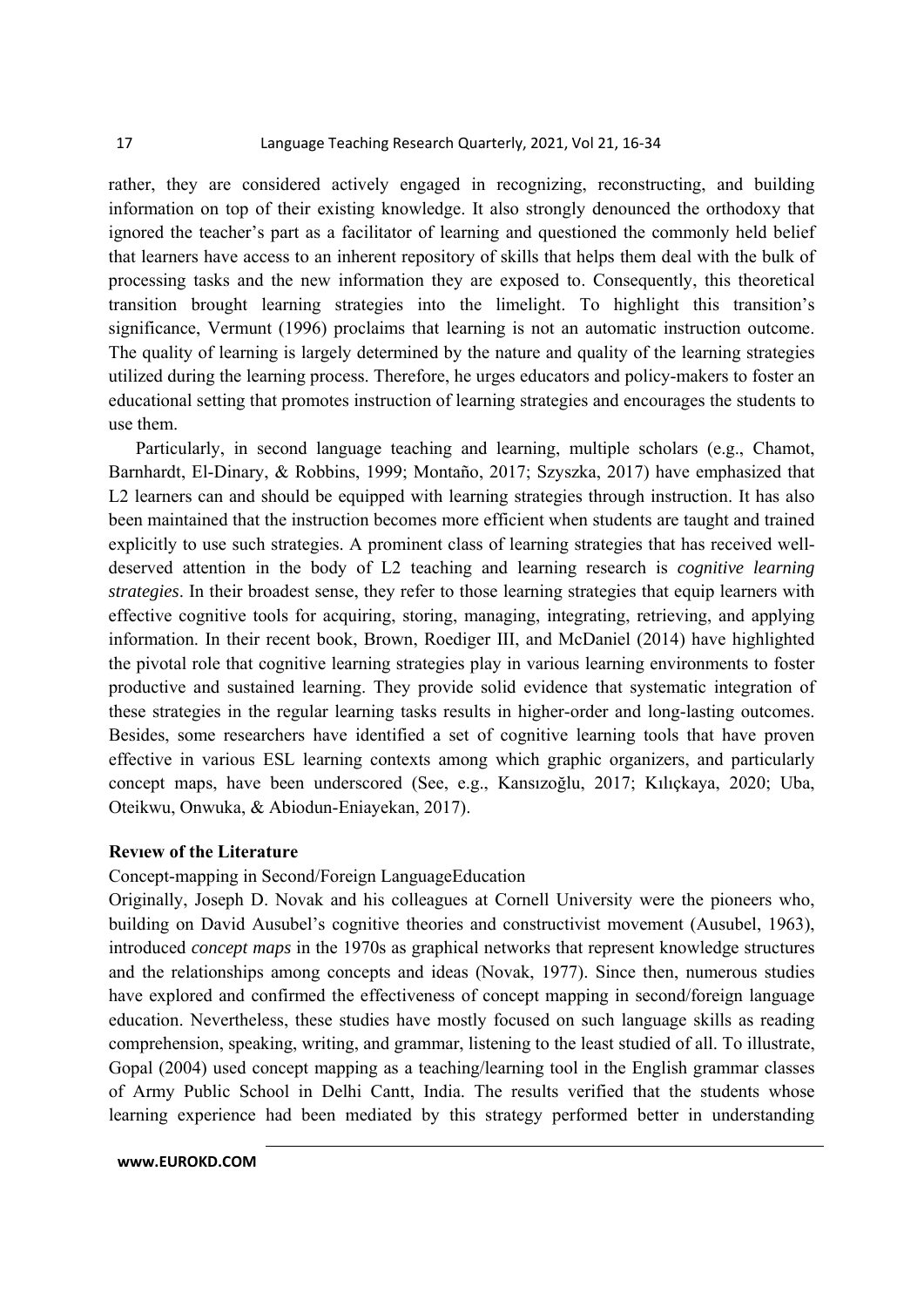English grammar's complex structures. Regarding the influence of concept mapping on speaking skill, Kazemi and Moradi (2019) compared the two learning strategies of concept mapping and rehearsal to see if utilization of either of these two strategies by EFL learners would have any significant effect on their speaking accuracy and complexity. To this end, the participating students were assigned into two experimental groups where one group was instructed to use concept maps. At the same time, the other was encouraged to rehearse in the pre-speaking phase. The results of the post-test substantiated the significant effect of concept mapping on the two variables of interest. Particularly, the concept-map group outperformed its counterpart in terms of complexity. In a similar vein, Chen and Hwang (2020) examined the impact of concept mapping on critical thinking awareness, speaking performance, and speaking anxiety of EFL learners. Their study's findings point to a positive correlation between concept mapping and critical thinking awareness in particular. As Brown et al. (2014) stated, these three studies would imply that the use of concept mapping as a cognitive strategy can enhance higher-order reasoning and learning. In a theoretical paper, Roddy & Bridges (2020) discussed the mapping problem. They argue that the issue can be addressed by using models from the field of embodied cognitive science, including embodied image schema theory, conceptual metaphor theory, and conceptual blends, and from research that treats sound and musical structures using these models when mapping data to sound.

Concerning the influence of cognitive learning strategies on receptive skills, Vakilifard and Armand (2006) investigated concept mapping on second language learners' comprehension of informative texts. The participants were advanced-level French learners as a second language studying in the language preparatory program of the University of Montréal. Over an intervention period of four weeks, the experimental group students worked in groups and completed fill-in concept maps collaboratively before reading informative texts. After reading each text, the students had to work individually to make corrections and amendments to their maps. The researchers found out that the experimental group outperformed the control group who had received traditional instruction based on the explanation of keywords and discussed the new concepts. Along similar lines, Salehi, Jahandar, and Khodabandehlou (2013) explored the influence of concept mapping on the reading comprehension of Iranian EFL students. To this end, a population of 80 high school students was randomly divided into two groups: One experimental and one control group, each including forty participants. The experimental group was instructed to use concept maps, and the other group received traditional instruction. The post-test results indicated a substantial difference between the performances of the two groups, with the concept-map group outscoring the other. These studies would imply that the cognitive processes triggered during concept mapping can make learners aware of the higher-order processes involved in reading comprehension and that the students can gain more control over their learning by mapping the text's content.

Finally, regarding the effect of concept mapping on EFL students' writing skill, Zarei and Feizollahi (2018) sought to examine how concept mapping and brainstorming strategies affect EFL students' grammatical and lexical accuracy in argumentative essays. A further attempt was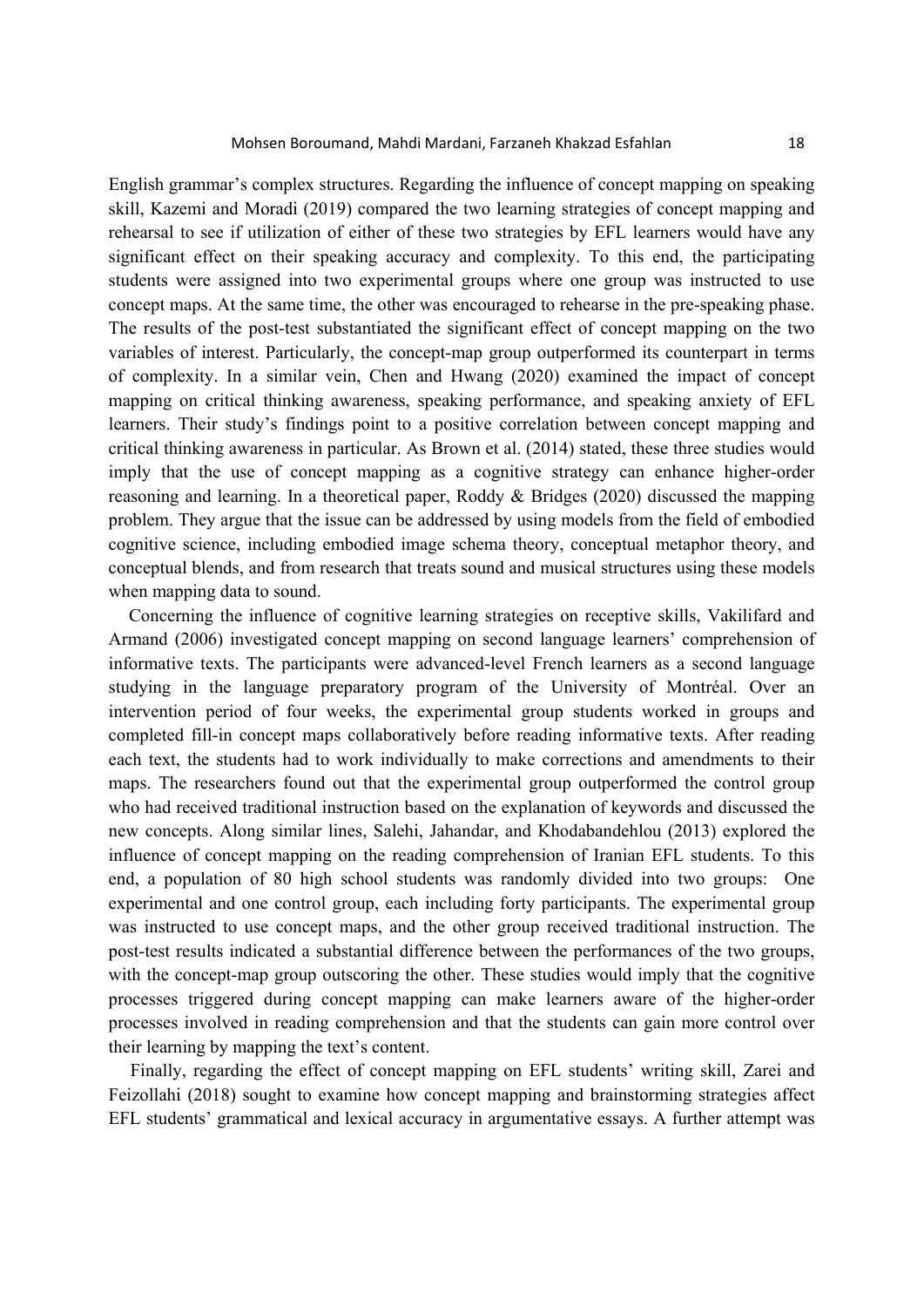also made to see how these two strategies would influence the students' writing anxiety. A comparison between the students' mean scores obtained in the pre- and post-test, plus their responses to the writing anxiety questionnaire demonstrated that concept mapping, in particular, had improved the grammatical accuracy of the students in the writing tasks. Furthermore, although the writing anxiety level decreased in the brainstorming group (compared with the control group who received no treatment), this decrease was relatively greater in the conceptmap group. The findings of this research were in line with those of some other studies (e.g., Ahmed, 2020; Gardner, 2015; Nobahar, Nemat Tabrizi, & Shaghaghi, 2013; Shakoori, Kadivar, & Sarami, 2017), which had similarly found a strong positive relationship between the use of graphic organizers (concept mapping in particular) and achievement in writing tasks.

Although the findings of the studies mentioned above unequivocally underscore the significance of concept mapping and its role in activating higher-level cognitive processes involved in the acquisition of language skills, very few studies have been conducted on the influence of this efficient learning strategy on listening comprehension. Hence, the current study is trying to fill the research gap by paying special attention to this "Cinderella skill" (Nunan, 2002).

### **Strategy use and self-efficacy in language education**

In addition to achievement gains, the utilization of cognitive learning strategies may improve achievement-related variables such as perceived self-efficacy in academic contexts. Self-efficacy has its roots in Bandura's (1977, 1986) social cognitive theory, and it has an indispensable role in self-regulatory mechanisms controlling a person's motivation and action. Accordingly, "what people think, believe, and feel affects how they behave" (Bandura, 1986, p. 25). Likewise, students' perceived self-efficacy can influence their learning behaviour and reinforce persistence, effort, and ultimately learning performance and achievement (Schunk, 2001). Aligned with the theories above, multiple studies have confirmed that a sense of self-efficacy can influence achievement in language learning and that use of learning strategies would have a crucial role in shaping such efficacy beliefs (e.g., Chularut & DeBacker, 2004; Gahungu, 2007; Kargar & Zamanian, 2014; Kim, Wang, Ahn, & Bong, 2015; Li & Wang, 2010; Nobahar, Nemat Tabrizi, & Shaghaghi, 2013; Magogwe & Oliver, 2007; Raoofi, Hun Tan, & Heng Chan, 2012). Based on these studies' findings, the students who are equipped with stronger self-efficacy perceptions have shown to have higher achievement. Likewise, those who believed in their capability to perform tasks tapped into more learning strategies and persisted longer in doing the assigned tasks. Namaziandost & Çakmak (2020) carried out a study to investigate the flipped classroom's difference on students' self-efficacy and gender. The results showed a significant increase in self-efficacy scores of the experimental group. In light of the results, female students could increase their confidence in producing requested performance in language learning while engaged in the flipped classroom. It is worth mentioning that a large body of research is available on the effects of self-efficacy in first language and literacy and science. However, relatively few studies have been carried out in second/foreign language teaching, and learning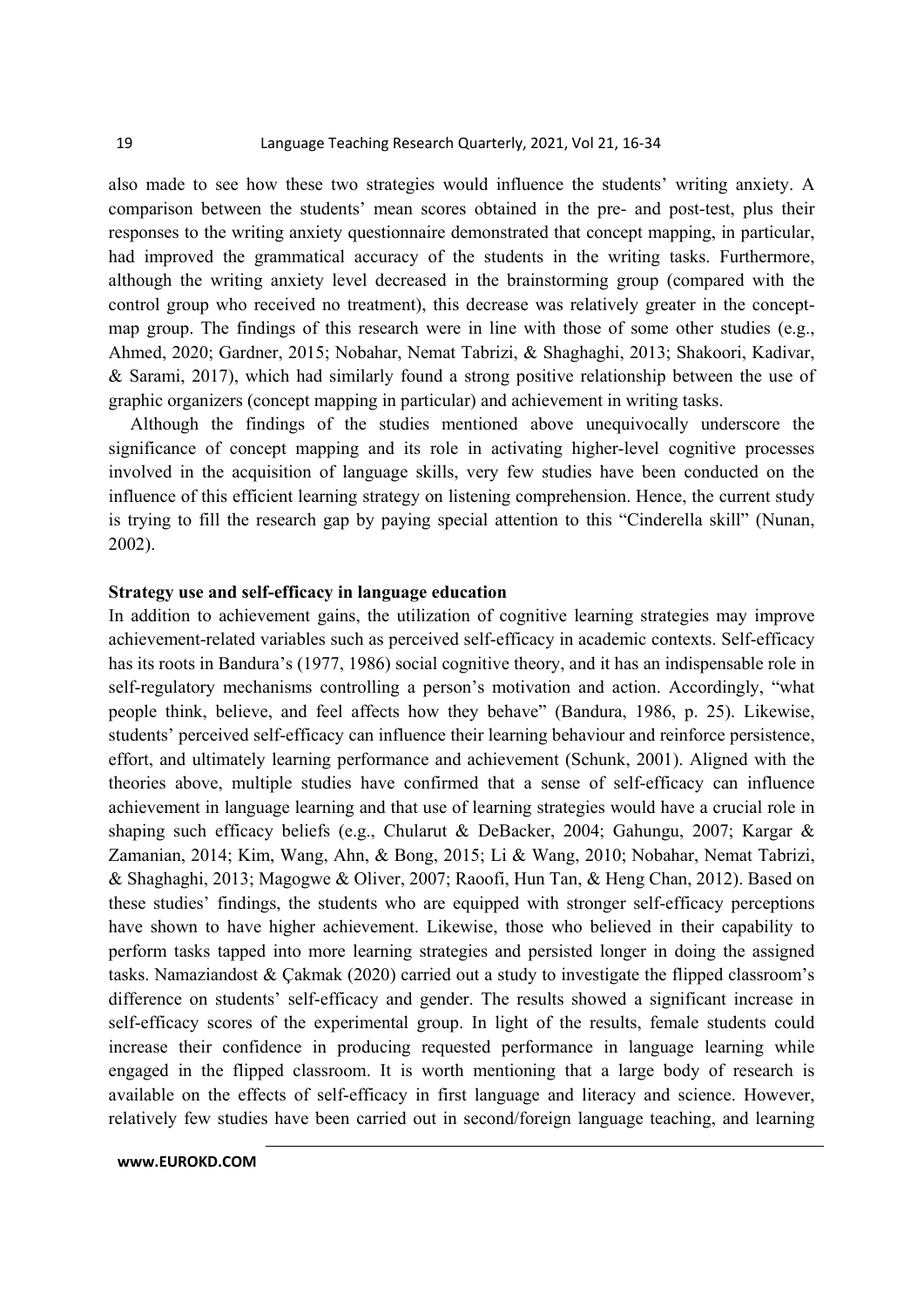and the ones that exist have mostly been done on reading and writing skills; otherwise, they have focused more narrowly on self-confidence, a construct somewhat different from self-efficacy. As a result, further undertaking from both educators and curriculum designers is demanded to develop methods that promote students' self-efficacy in second/foreign language education.

#### **Strategy Use and Self-efficacy in L2 Listening**

Numerous researchers have emphasized the fundamental role of receptive input in language learning, providing evidence for the priority of listening skill in instructional methods. On this basis, Dunkel (1991) expressed that the studies on listening should become the axis of theory building in L2 acquisition and pedagogy. Contrary to this fact, and although research on second language learning strategies has evolved enormously in recent years, the number of studies on listening strategies is relatively small. Nonetheless, the findings of these few studies have unequivocally supported the fact that in terms of strategy use, there is a big difference between effective and less effective listeners (e.g., Graham, 2011; Rahimi & Abedini, 2009; Vandergrift, 1999, 2003, 2007). More specifically, the research on listening strategy instruction confirms that L<sub>2</sub> learners can be taught strategy use to improve their listening skill and enhance their performance in the assigned tasks, which can positively affect their sense of self-efficacy.

On the other side of the debate, Field (1998) has challenged the prevailing idea that language teachers can and should provide instruction on listening strategies. He dubs the research in this field 'inconclusive' and argues that instructing and training learners in strategy use may not benefit weak strategy users. He also questions the effectiveness of teaching a subconscious construct, maintaining that learners who have received instruction in strategy use can barely apply them in real-life situations. As a more efficient and productive alternative, Field proposes instruction or modelling strategy use on the listening subskills, such as recognizing word boundaries and sentence constituents and deducing meaning from the context. He contends that native speakers are naturally equipped with listening subskills (in their L1). In contrast, nonnative speakers need to be instructed and trained to acquire or activate these competencies (in their L2). With regard to the arguments of both sides and the fact that theory and practice are not entirely aligned, and bearing in mind that the body of research on this issue is not adequately large, the current study deemed further research necessary to shed more light on the effectiveness (or ineffectiveness) of listening strategy instruction on the learners' performance.

#### **Statement of the Problem**

Despite the indispensable importance of the cognitive strategies in the learning process (particularly L2 learning) and the crucial role of listening as a receptive skill in language learning, many Iranian EFL learners are barely aware of or taught effective cognitive listening strategies. Similarly, the ones who are introduced to such strategies have extreme difficulties in using them efficiently. Various studies (e.g., Nowrouzi, Sim Tam, Zareian, & Nimehchisalem, 2015; Nushi & Orouji, 2020) have reported Iranian English language learners' problems in listening comprehension and the fact that these deficiencies can consequently become a source of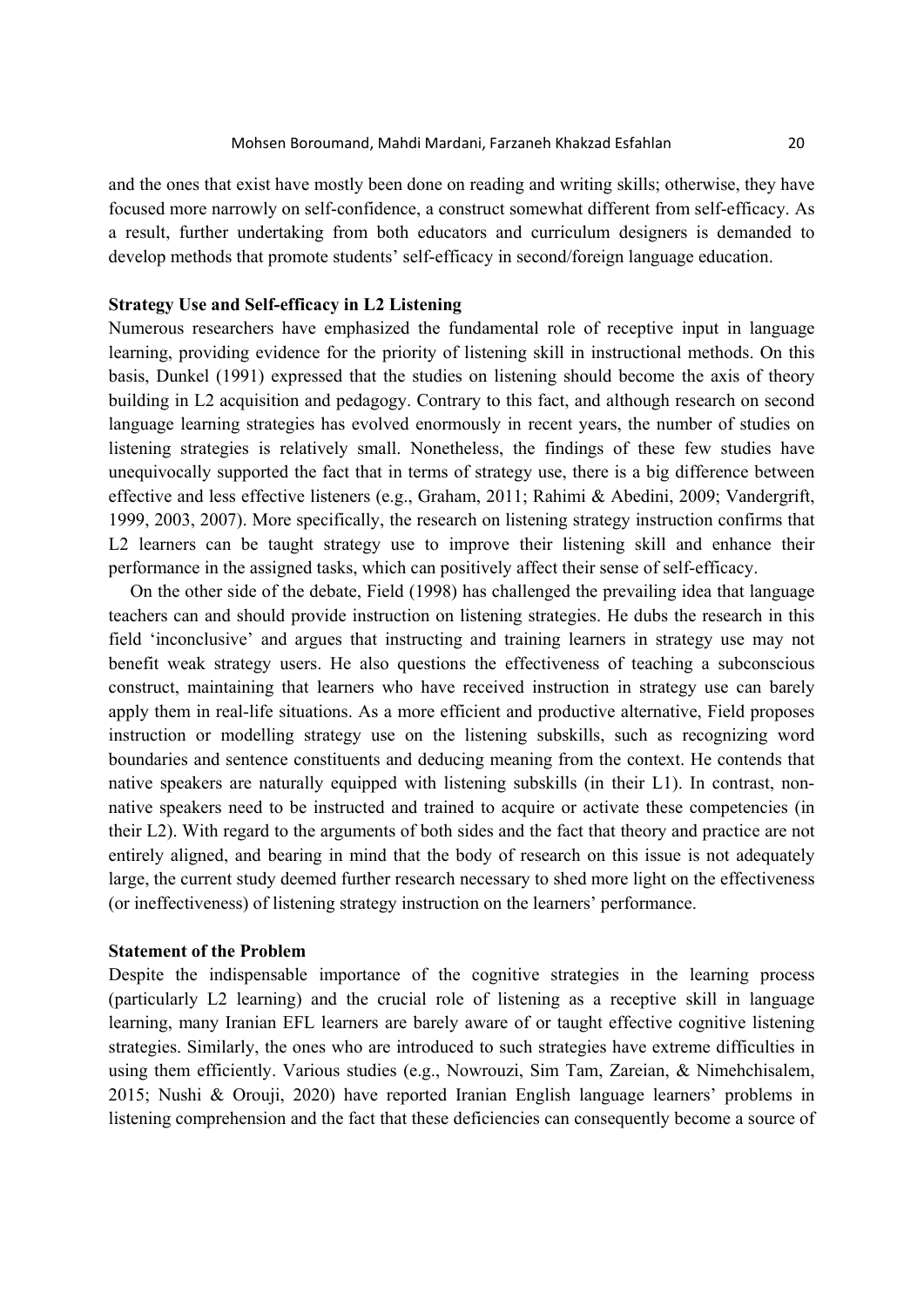# 21 Language Teaching Research Quarterly, 2021, Vol 21, 16‐34

anxiety that degrades their sense of self-efficacy. Unfortunately, neither English language teachers nor policy-makers in Iran have paid the deserving attention to such learning strategies as concept mapping in the country's L2 education context. So far, no serious measures have been taken to alleviate the concerns of Iranian EFL students who assume listening comprehension to be one of the most distressing language skills that hardly develops.

# **Purpose of the Study**

The present research aimed to investigate the teachability of concept mapping and its effectiveness on English listening skill. The second aim was to investigate the influence of this learning strategy on students' self-efficacy. A further attempt was also made to discover the extent to which students' competence in their L2 listening skill is associated with their sense of self-efficacy.

# **Research Questions**

The present study intended to respond to the following research questions:

1. Does explicit teaching of concept mapping and its utilization by Iranian intermediate EFL students affect their achievement in listening tasks?

2. Does explicit teaching of concept mapping and its utilization in listening tasks by Iranian intermediate EFL students affect their self-efficacy beliefs about L2 listening skill?

3. Is there any relationship between Iranian intermediate EFL students' achievement in listening tasks and their sense of self-efficacy in listening skill?

# **Methodology**

# Participants

The participants in this study were sixty Iranian male and female undergraduate university students majoring in English language teaching (ELT), translation studies, and English literature at Azad University of Dezful. Their age ranged from 20 to 25, and they were at the intermediate (high and low) level of listening proficiency based on the scores they obtained from a mock TOEFL listening test. Initially, the test was administered to 120 students, and 60 students whose scores fell in the 12-25 band (out 30) were selected. This scoring range is in accordance with the high and low intermediate level bands set by Educational Testing Service (ETS) for the TOEFL test. Later, they were randomly divided into two groups of 30 participants: One experimental group and one control group. The variables of interest were concept mapping strategy as the independent variable and listening skill and self-efficacy as the dependent variables. The experimental group participants were instructed and trained to utilize concept mapping strategy while doing listening tasks. On the other hand, the control group did not receive any instruction and were free to use conventional listening strategies such as note-taking that is popular in Iran's language education context.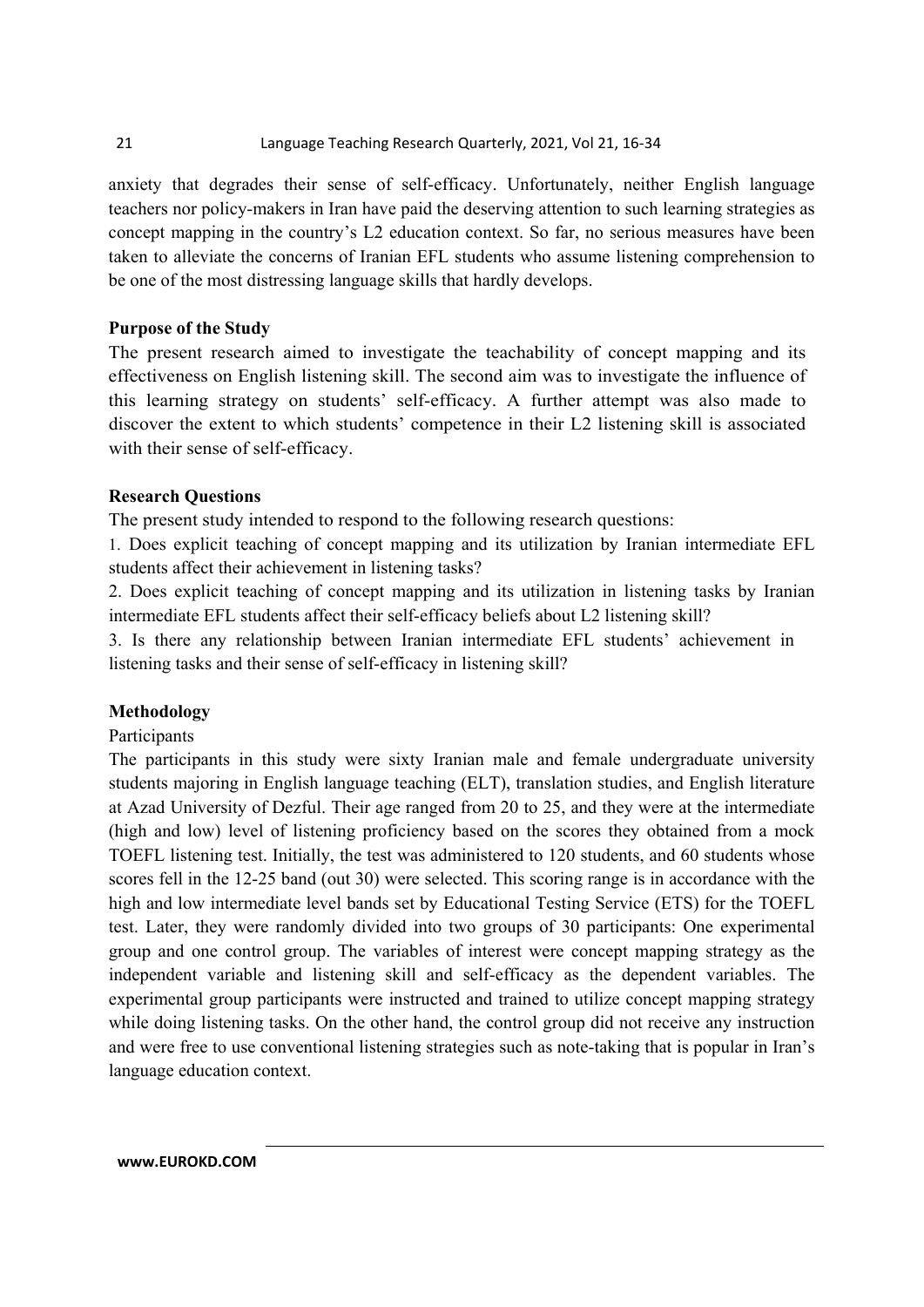#### **Instrumentation**

#### **Instructional materials**

Six audio recordings were used in the intervention period as the instructional materials for the experimental group. The first three recordings were chosen from the audio files of the upperintermediate book of 'Select Readings' series,  $2<sup>nd</sup>$  edition (Gundersen & Lee, 2002), chapters one, three, and five. Each file's length was about 8 minutes, and the titles were 'the Youngsters behind Youtube,' 'Your Negative Attitude Can Hurt Your Career,' and 'What is behind Creative Thinking.' The other three recordings, which were somewhat longer and more difficult, were drawn from the same book, chapters six (Listen Up), eight (Why I Quit the Company), and twelve (When E.T. Calls). The experimental group was also supplied with a pamphlet that briefed them on concept mapping strategy and its use, plus some samples and exercises for designing concept maps. During the intervention, they were instructed, trained, and stimulated to use this newly learned strategy while doing their listening tasks.

### **Testing Materials**

#### **Proficiency test**

A listening part of TOEFL's English proficiency test (Adopted from Phillips, 2005) was used to measure the participants' listening level. The test contained 30 items, and sixty students whose scores stood in the 12-25 band (out 30) were selected. This range is in line with the high and low-level bands set by Educational Testing Service (ETS) for the TOEFL test.

#### **Test of homogeneity**

Another listening part of TOEFL (Adopted from Phillips, 2005)was given to ensure the participants' homogeneity in both groups. Similarly, it consisted of 30items. This time, each participant's obtained score was recorded as his/her pretest score for the analyses.

#### **Self-efficacy questionnaire**

A questionnaire was developed and used to collect self-efficacy information of the participants about listening skill, both before and after the treatment. The items of the questionnaire were borrowed/adapted from Coronado-Aliegro (2006), McCrudden, Perkins, and Putney (2005), and Mills, Pajares, and Herron (2006), and the participants specified the degree of their agreement with the given statements on a five-point Likert scale (1 = strongly disagree; 2 = disagree; 3 = uncertain;  $4 = \text{agree}$ ;  $5 = \text{strongly agree}$ ). This questionnaire was filled out two times by the participants in both groups: first, as a pretest, before the intervention period; second, as a posttest, after the experimental group participants received instruction on concept mapping.

#### **Achievement test**

After the intervention period, another mock listening test of the TOEFL (Phillips, 2005) was administered to both control and experimental groups as the achievement post-test.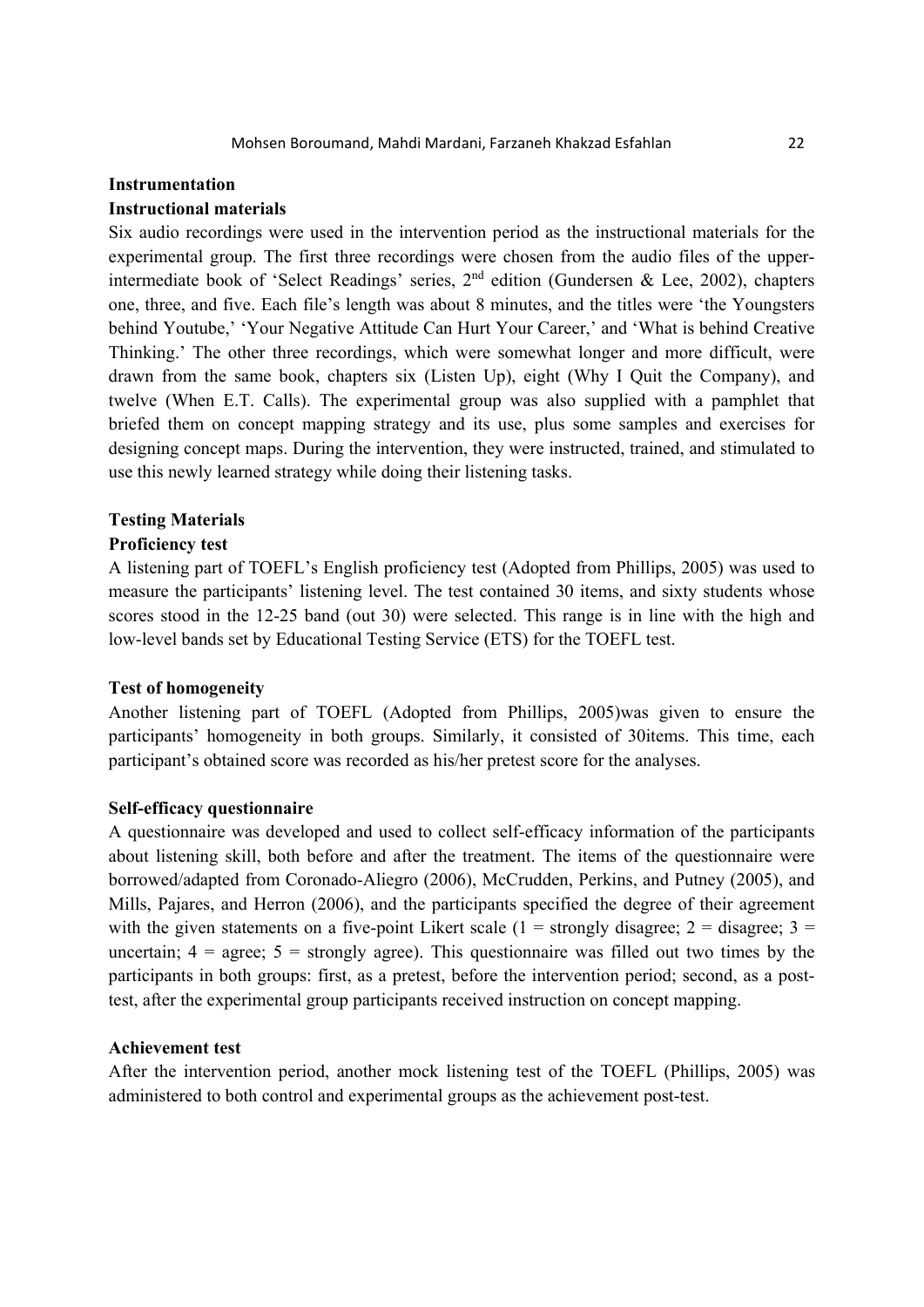# **Procedure**

The four-week study included four phases: (1) Pretesting; (2) Strategy instruction to the experimental group; (3) Listening sessions; and (4) Post-testing.

# **Pretesting**

Before the instruction phase, 120 students sat a mock TOEFL listening test, and 60 of them in the 12-25 band (out 30) were selected. They, in turn, were randomly divided into two groups. Then, another mock TOEFL listening test with 30 items was administered specifically to ensure the groups' level and homogeneity. The individuals' scores obtained on this test were recorded for later analyses. Next, the participants in both groups completed the self-efficacy questionnaire, which particularly accounted for their listening self-efficacy. The students' scores on this questionnaire were also assessed and recorded.

# **Strategy instruction**

Following the pretesting phase, all 60 participants (both groups) took part in six 60-minute 'listening sessions,' held at regular intervals across four weeks. Additionally, the experimental group students took part in three *extra* 60-minute 'instruction sessions' in which they particularly were familiarized with and trained in concept mapping strategy and its utilization. These three instruction sessions were held after pretesting and before the listening sessions. During these training hours, the concept-map group had this chance to practice strategy use in small-groups or individually and receive feedback after completing each session.

# **Listening sessions**

In each time slot of this phase, the control group was introduced to one topic of the listening recordings at a time. Next, as a warm-up, they had discussions about the given topic under the teacher's supervision. Finally, they would listen to the relevant recording and take notes (if they wished) to be ready for answering the post-listening comprehension questions, summarizing, and taking part in post-listening discussions. The experimental group, likewise, followed a similar plan. However, as mentioned earlier, they were instructed to design and use concept maps in listening tasks instead of or in addition to note-taking. They would also refer to their concept maps for post-listening summarization and discussion.

# **Post-testing**

After the treatment (intervention) period, all participants in both groups took an achievement test (i.e., another mock TOEFL test of listening comprehension) and filled out the same self-efficacy questionnaire. The students' scores were recorded for further analyses. It should be clarified that the scoring of the questionnaire was based on a 5-point Likert scale, but some items had to be reverse-scaled (R). As for the scoring of reverse-scaled items,  $1= 5$ ,  $2= 4$ ,  $3= 3$ ,  $4= 2$ , and  $5= 1$ . The computed Cronbach's coefficient alpha was  $\alpha$ = 0.74, which denotes that the questionnaire had high reliability.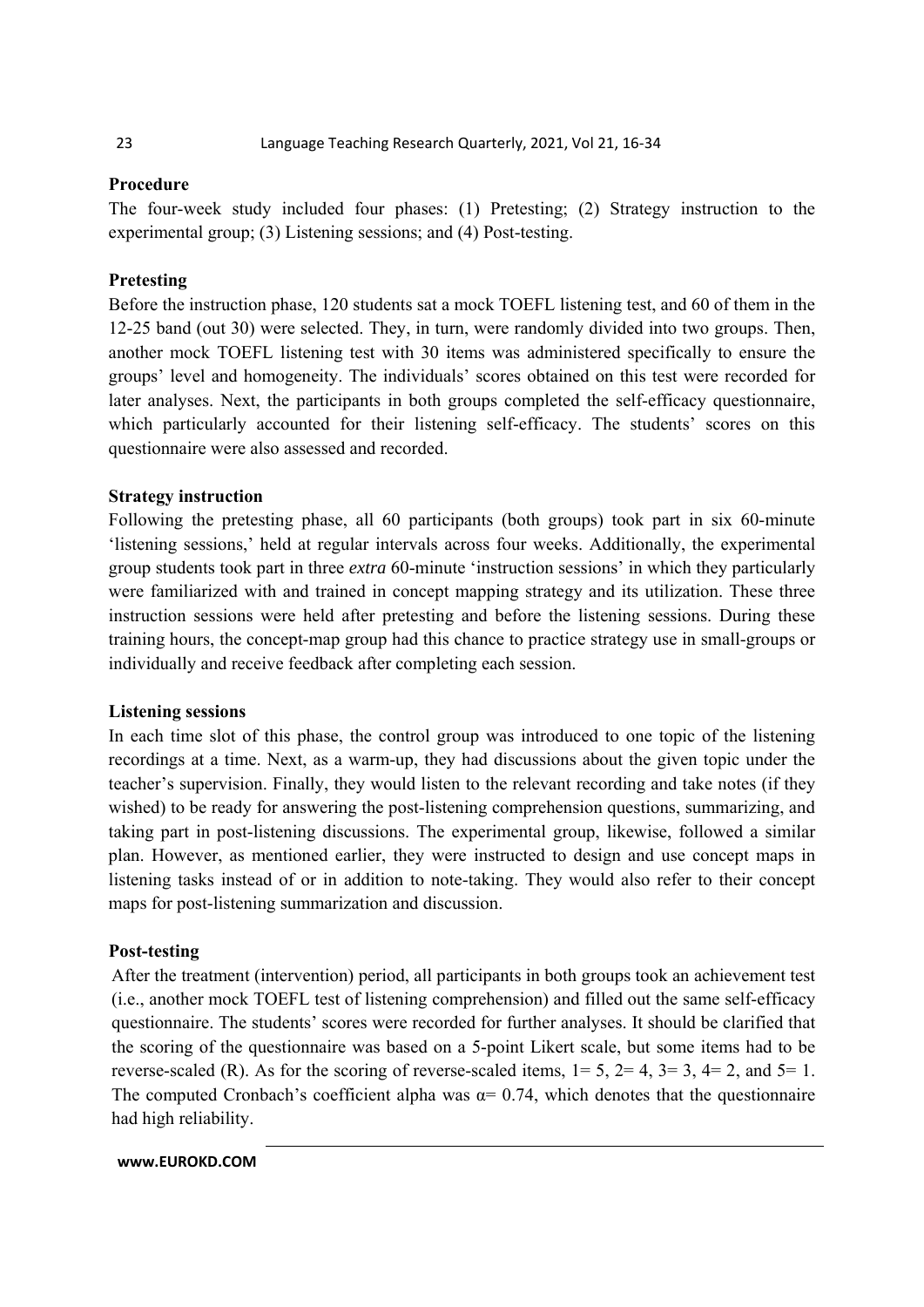# **Results**

Table1.

The purpose of this study was to determine whether the use of concept mapping strategy would have any effect on L2 learners' listening proficiency and sense of self-efficacy toward listening skill. Both before and after the concept mapping strategy instruction, all the students in the two groups were asked to take a TOEFL listening test. Means and standard deviations for pretest and post-test scores of the two groups are represented in Table1.

| Descriptive Statistics for Pretest and Posttest Scores on the Listening Tests |         |         |       |       |           |    |  |  |
|-------------------------------------------------------------------------------|---------|---------|-------|-------|-----------|----|--|--|
|                                                                               | Minimum | Maximum | Sum   | Mean  | <b>SD</b> | N  |  |  |
| Pretest                                                                       |         |         |       |       |           |    |  |  |
| Experimental group                                                            | 13.00   | 25.00   | 567.0 | 18.90 | 3.26      | 30 |  |  |
| Control group                                                                 | 12.00   | 24.00   | 564.0 | 18.80 | 3.31      | 30 |  |  |
| Post-test                                                                     |         |         |       |       |           |    |  |  |
| Experimental group                                                            | 17.00   | 26.00   | 634.0 | 21.13 | 2.56      | 30 |  |  |
| Control group                                                                 | 13.00   | 25.00   | 574.0 | 19.13 | 3.22      | 30 |  |  |

The self-efficacy questionnaire was also completed by the participants as a measurement of their listening self-efficacy. It was given in both pretesting and post-testing phases to all the participating students. As mentioned before, a 5-point Likert-type scale was used for scoring the responses; and scale scores were computed by summing the points and taking an average for each student. Means and standard deviations for pretest and post-test scores of the two groups are shown in Table2.

#### Table2.

*Descriptive Statistics for Pretest and Posttest Scores on the self-efficacy*

|                    | Minimum | Maximum | Sum   | Mean | SD    |    |
|--------------------|---------|---------|-------|------|-------|----|
| Pretest            |         |         |       |      |       |    |
| Experimental group | .40     | 4.40    | 90.20 | 3.00 | 1.04  | 30 |
| Control group      | .20     | 4.60    | 88.80 | 2.96 | 1.113 | 30 |
| Post-test          |         |         |       |      |       |    |
| Experimental group | .80     | 4.60    | 97.20 | 3.24 | 0.86  | 30 |
| Control group      | .00     | 4.60    | 87.86 | 2.93 | 1.117 | 30 |

H0 1: *Explicit teaching of concept mapping and its utilization by the upper-intermediate EFL students have no effect on their achievement in listening tasks.* 

To test the first null hypothesis, a paired t-test was applied to the obtained results from the pre and post-tests scores of the experimental group, the results of which are presented in Table 3.

Table3.

| Paired t-test for pre/post-test scores of listening comprehension (Exp. Group) |    |            |          |                              |  |  |  |
|--------------------------------------------------------------------------------|----|------------|----------|------------------------------|--|--|--|
| <b>Experimental Group</b>                                                      |    | T observed | Mean Dif | $\text{Sig}(2, \text{tail})$ |  |  |  |
| Listening, pre/post test                                                       | 29 | 8.026      | 2.23     | 0.001                        |  |  |  |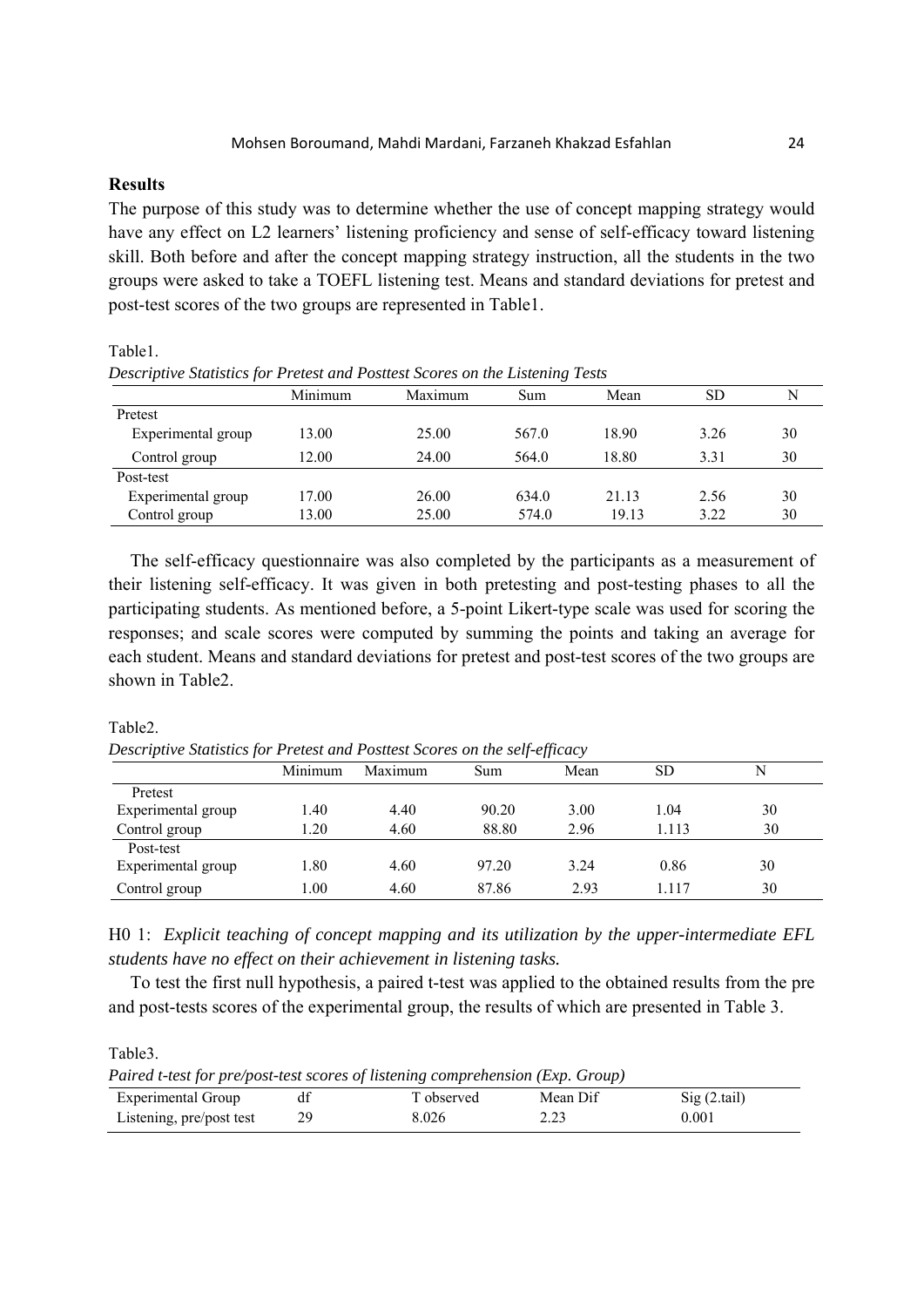As Table 3 displays, the t-observed value for the experimental group at 29 degrees of freedom was  $t = 8.026$ . It is greater than the critical value of t, which is 2.045 at the .05 level of probability. Moreover, as the table shows, the t value was significant at  $p = .0001$  level, which indicates that statistically, there was a significant difference between listening comprehension pretest and post-test scores of the experimental group. As for the control group, by applying the paired t-test for pretest and post-test scores of listening comprehension, the following statistics were obtained:

Table 4.

| Paired t-test for pre/post-test scores of listening comprehension (Control Group) |  |  |  |
|-----------------------------------------------------------------------------------|--|--|--|
|-----------------------------------------------------------------------------------|--|--|--|

| Control Group            |    | T observed | Mean Dif | Sig(2.tail) |
|--------------------------|----|------------|----------|-------------|
| Listening, pre/post test | 29 | .904       | 0.33?    | 0.067       |

The results of the paired t-test, as shown in Table 4, revealed that the t-observed value for the control group at 29 degrees of freedom was  $t = 1.904$ , which is smaller than the critical value of t that is 2.045 at a .05 level of probability. Furthermore, the t value significance level was  $p =$ .067, which points out that, in the control group, statistically, there was not a significant difference between the listening comprehension pretest and post-test scores. Meanwhile, to make sure that the two groups did not differ at the beginning (i.e., they were homogeneous), the means of both groups in the pretest were compared. As Table5 depicts, no significant difference was found. The t-observed value at 58 degrees of freedom was  $t = 0.275$ . It is smaller than the critical value of t, which is 2.00 at .05 level of probability.

Table 5.

*Independent t-test for pretest mean scores of listening comprehension (experimental and control groups)*  Pretest df Tobs Mean Dif Sig (2.tail) Exp & Cont Groups 58 0.275 0.1000 0.785

Another independent t-test was applied on the listening comprehension post-test mean scores of experimental and control groups. The result (Table6.) shows that the t-observed value at 58 degrees of freedom was  $t = 4.950$ , which is greater than the critical value of t that is 2.00 at the .05 level of probability. Also, the t value significance was .0001, which supports a significant difference between the listening post-test mean scores of the experimental and control groups.

Table 6.

*Independent t-test for post-test mean scores of listening comprehension (experimental and control groups)* 

| Pretest           | <b>u</b> | $\mathbf{r}$<br>Tobs | Mean Dif | Sig(2.tail) |
|-------------------|----------|----------------------|----------|-------------|
| Exp & Cont Groups | 58       | 4.950                | 2.000    | 0.001       |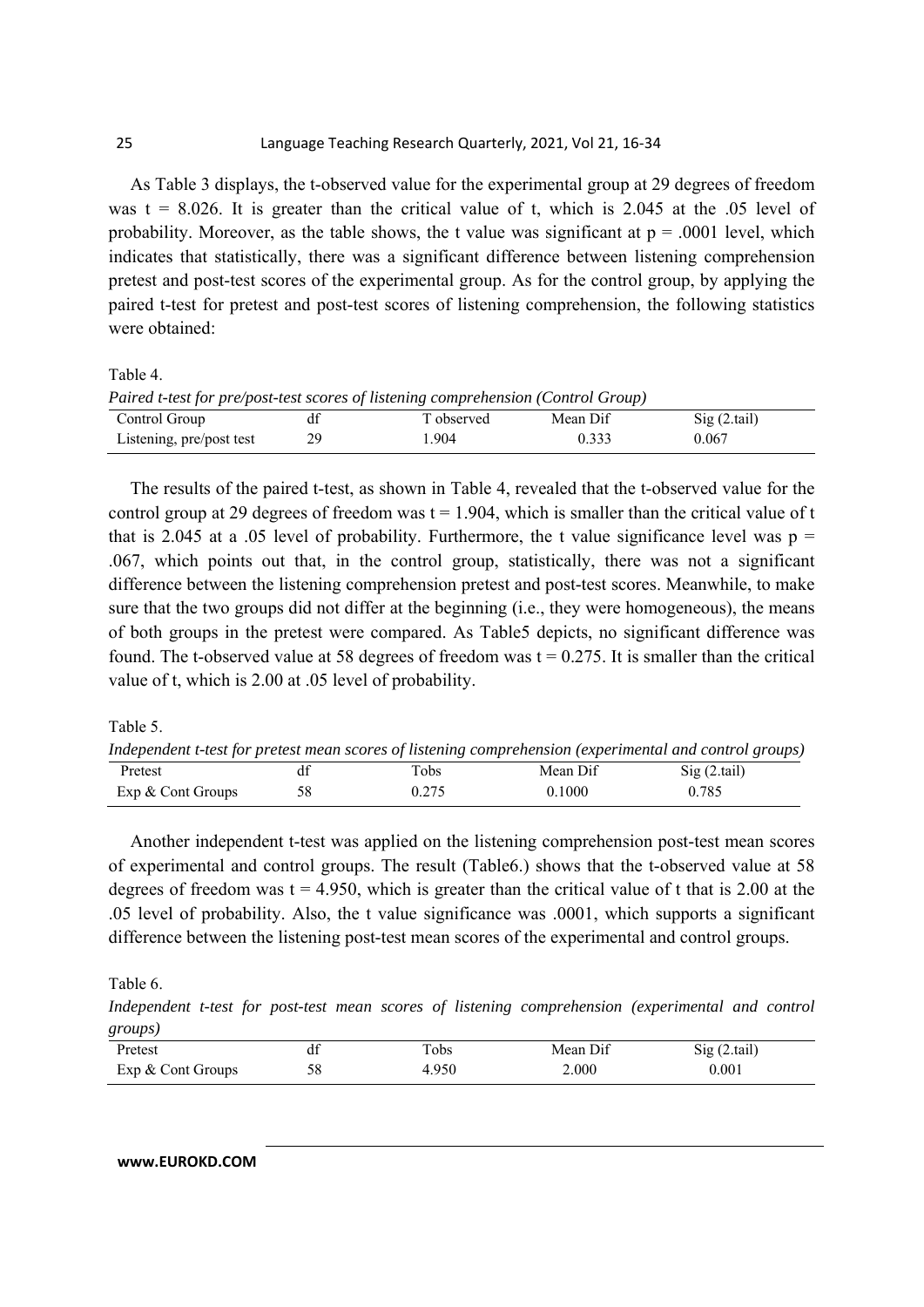To sum up, the application of independent and paired t-tests on the listening comprehension pretest and post-test scores of the experimental and control groups confirmed that explicit instruction of the concept mapping strategy and its use by the L2 learners had had a positive effect on the way the students performed on the listening tasks. The data analysis demonstrated that statistically, the experimental group students gained significantly higher listening comprehension scores in contrast to the students in the control group. Therefore, the null hypothesis is rejected.

H0 2: *Explicit teaching of concept mapping and its utilization by the intermediate EFL students in listening tasks have no effect on their sense of self-efficacy in listening skill.*

Again, a paired t-test was applied to experimental and control groups' self-efficacy results to investigate this hypothesis. Table7.displays the results for the experimental group.

| Table $\ell$ .                                                                                 |    |       |          |                              |  |
|------------------------------------------------------------------------------------------------|----|-------|----------|------------------------------|--|
| Paired t-test for pre and post-test scores of self-efficacy questionnaire (Experimental Group) |    |       |          |                              |  |
| Experimental Group                                                                             |    | Tobs  | Mean Dif | $\text{Sig}(2, \text{tail})$ |  |
| Self efficacy, pre/post test                                                                   | 29 | 2.125 | 0.233    | 0.042                        |  |

It can be seen that the t-observed value for the experimental group at 29 degrees of freedom was  $t = 2.125$ . It is greater than the critical value of *t*, which is 2.045 at the .05 level of probability. Furthermore, as the table shows, the *t* value significance level was  $p = .042$ , which proves a significant difference between pretest and post-test scores of the experimental group's self-efficacy questionnaire. The following statistics were obtained in the control group by applying the paired t-test to the pretest and post-test scores of the self-efficacy questionnaire.

Table 8.

 $T<sub>1</sub>$   $T<sub>2</sub>$ 

*Paired t-test for pretest and post-test scores of self-efficacy questionnaire (Control Group)*  Control Group df Tobs Mean Dif Sig (2.tail)

Self efficacy, pre & post test 29 0.961 -0.033 0.344

As Table8 shows, the t-observed value for the control group at 29 degrees of freedom was  $t =$ 0.961. It is smaller than the critical value of t, which is 2.045 at a .05 level of probability. Furthermore, the t value significance level was  $p = 0.344$ , which indicates that there was NOT a significant difference between the pretest and post-test scores of the self-efficacy questionnaire in the control group. Meanwhile, the application of an independent t-test on pretest mean scores of the self-efficacy questionnaire between experimental and control groups revealed that the tobserved value at 58 degrees of freedom was  $t = 0.443$ . It is smaller than the critical value of t, which is 2.00 at.05 level of probability. Besides, the t value significance was 0.661 (Table 9.). Accordingly, it can be concluded that there was not a significant difference between the experimental and control groups in terms of the self-efficacy pretest mean scores.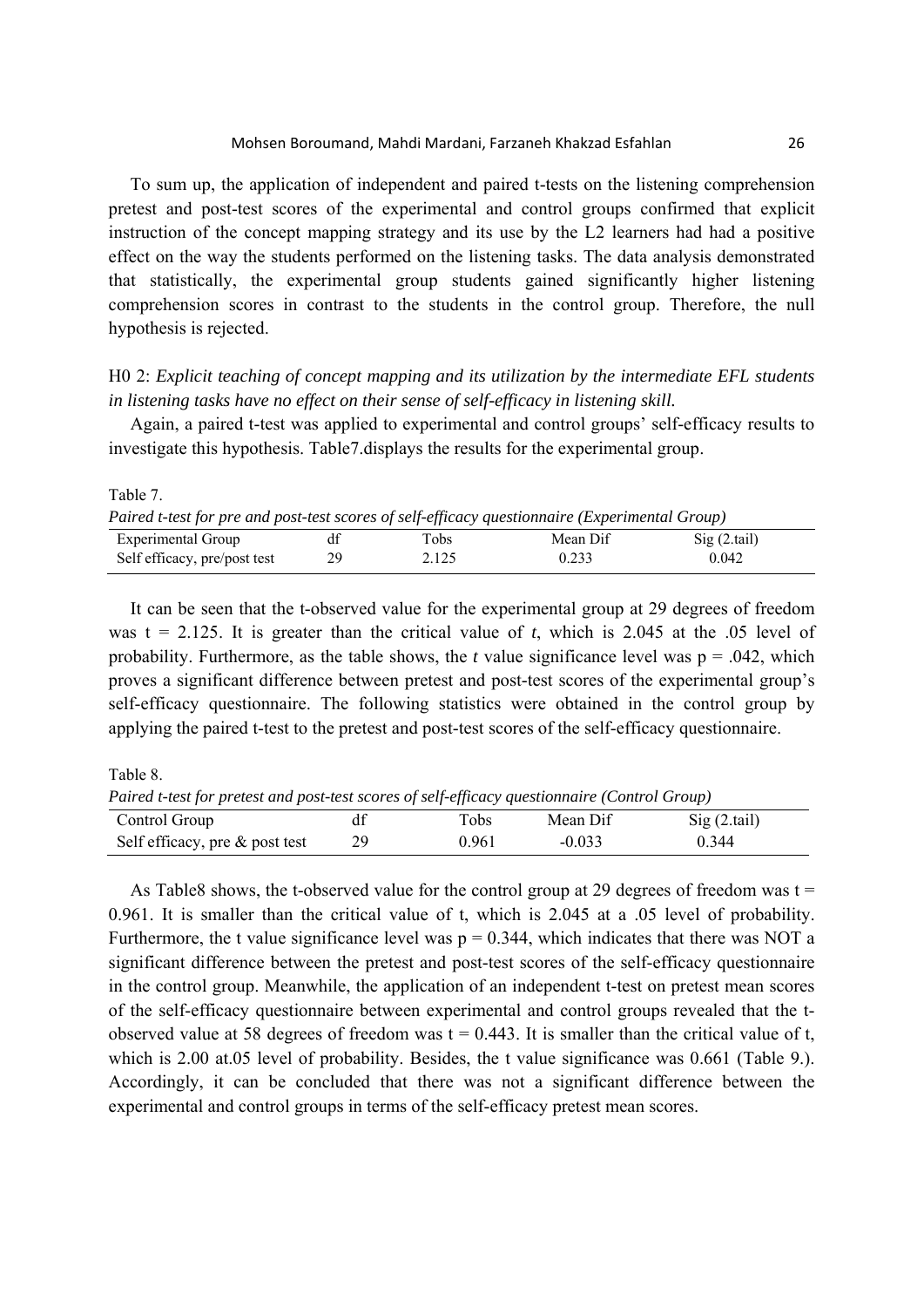Table 9.

*Independent t-test for pretest mean scores of self-efficacy questionnaire (experimental and control groups)* 

| Pretest              | Tobs  | Mean Dif | Sig(2.tail) |
|----------------------|-------|----------|-------------|
| Exp. & Control Group | ).443 | 0.0467   | 0.661       |

On the other hand, the application of an independent t-test on the post-test mean scores of the self- efficacy questionnaire between experimental and control groups (Table10.) revealed that the t-observed value at 58 degrees of freedom was  $t = 2.726$ . It is greater than the critical value of t, which is 2.00 at the .05 level of probability. Moreover, the t value significance was 0.011. They support a significant difference between the experimental and control groups' post-test scores in terms of the mean scores of the self-efficacy questionnaire.

Table 10.

*Independent t-test for post-test mean scores of self-efficacy questionnaire (experimental and control groups)* 

| $\sim$               |                  |          |             |
|----------------------|------------------|----------|-------------|
| Post-test            | $\tau_{\rm obs}$ | Mean Dif | Sig(2.tail) |
| Exp. & Control Group | 2.726            | 0.313    | 0.011       |

These findings indicated that explicit instruction of the concept mapping strategy and its utilization by the L2 learners positively affected the students' sense of self-efficacy in L2 listening skills. The data analysis confirmed that statistically, the experimental group students gained significantly higher self-efficacy scores in contrast to the students in the control group. Therefore, the second null hypothesis is also rejected.

Ho 3: *There is no relationship between the self-efficacy of Iranian EFL learners at the intermediate level toward listening skill and their achievement in listening tasks.*

To investigate the last hypothesis, the Pearson product-moment correlation coefficient (r) was computed. This allows determining how students' scores on the listening tests are associated with their self-efficacy questionnaire scores. The results are shown in Table 11.

|               |                     | Self-Efficacy | Listening Comprehension |  |
|---------------|---------------------|---------------|-------------------------|--|
|               | Pearson Correlation |               | 0.94                    |  |
| Self Efficacy | Sig. (2-tailed)     |               | .000                    |  |
|               | N                   | 30            | 30                      |  |
|               | Pearson Correlation | 0.94          |                         |  |
|               | $Sig. (2-tailed)$   | .000          | ٠                       |  |
| Listening     |                     | 30            | 30                      |  |

Table 11. *Correlation matrix of students' Self-efficacy and Listening scores*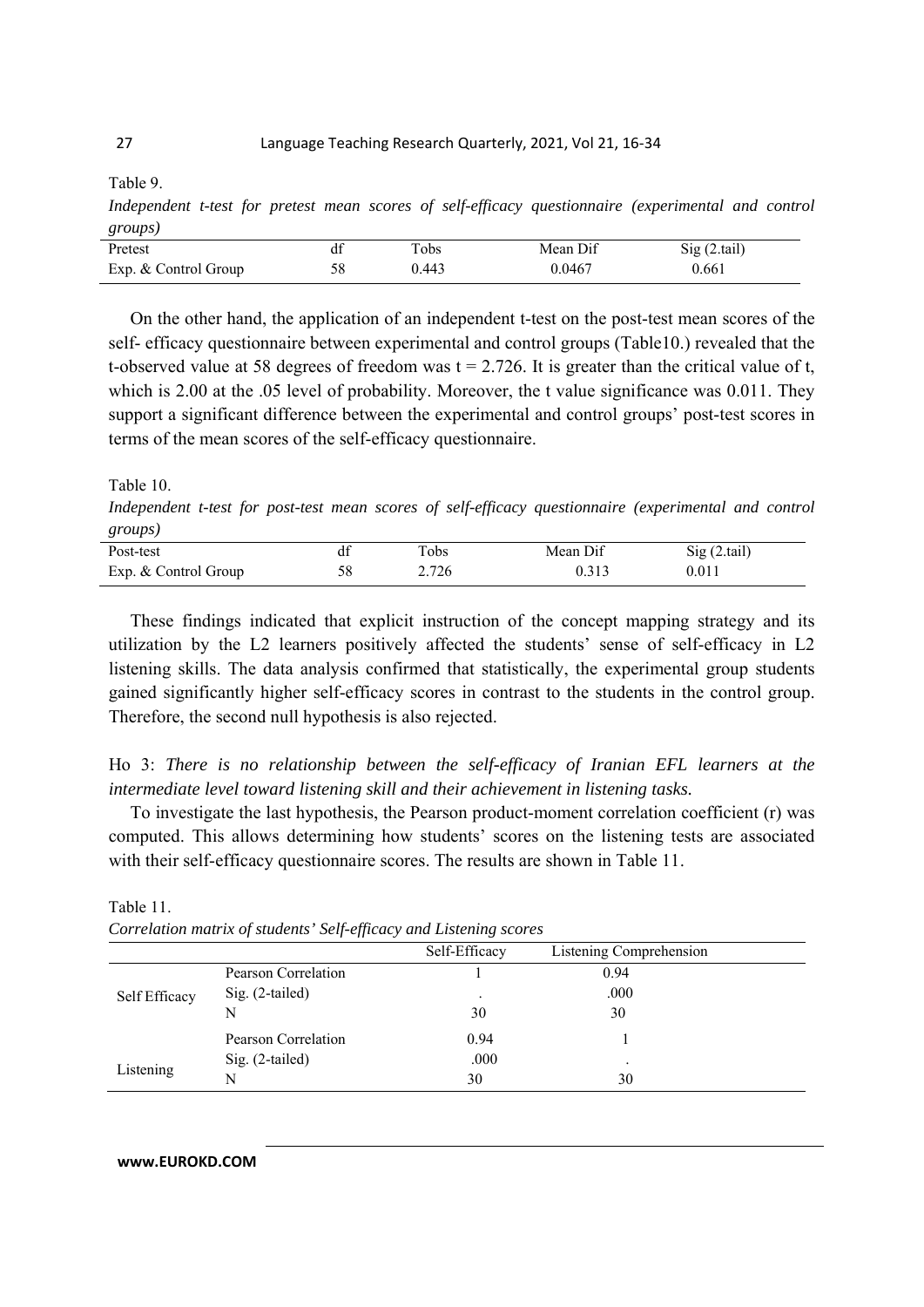As Table11 shows, the correlation coefficient at 28 degrees of freedom was  $r = 0.94$ , which is greater than the critical value of r, which is .354 at the .05 level of probability. Moreover, the correlation significance was 0.000. These findings suggest that statistically, there was a strong positive relationship between students' listening skills and self-efficacy in listening. Therefore, the third null hypothesis is rejected, too.

#### **Discussion**

The answers to the research questions of the study were explored through the testing of the null hypotheses. Through the first null hypothesis, we wanted to show that explicit teaching of concept mapping and its use by Iranian intermediate EFL students does not affect their achievement in listening tasks. Nevertheless, it was rejected. The results showed a statistically significant effect of the concept mapping strategy. It was revealed that the utilization of concept mapping as a cognitive learning strategy benefited the students in accomplishing listening tasks. Analysis of the numerical data collected from the pre and post-test results and a comparison between the post-test mean scores in the two groups demonstrate that the experimental group performed significantly better than the control group. The results signify that the experimental group students performed better than the students in the control group. This is consistent with the findings of Graham (2011), Rahimi & Abedini (2009), and Vandergrift (1999, 2003, 2007). He presented supporting evidence for cognitive learning strategies' positive effects, including concept mapping, on academic listening proficiency. Moreover, as research on strategy teaching has emphasized, learners need to know how, when, and what strategies to apply, but they also need to be trained and motivated to use them. This guideline highlights the importance of the explicit instruction that the students in this study received, and the results support its significance. Another reason behind the effectiveness of concept mapping in this study could be that this strategy helps the students visualize the information. According to Cicognani (2000), with the visual representation of main ideas and details on a map, users can refine the language, recognize the main concepts and their relationship, and organize them in a meaningful context. Furthermore, he maintains that concept maps can improve learners' confidence in dealing with the content. It assures them that they can master the content by connecting the new information to their previous knowledge. Another point that can be perceived from the trend of the listening scores obtained by the experimental group in pretest and post-test is that listening is more vivid in the low and mid-achiever students than proficient ones. This is in line with some other researches (e.g., Guastello, Beasley, Sinatra, 2000) that speculate concept mapping helps low ability students to a greater degree.

By testing the second null hypothesis, the aim was to determine whether explicit teaching of concept mapping and its utilization by Iranian intermediate EFL students in listening tasks would affect their sense of self-efficacy towards listening skill. The results rejected this null hypothesis, too. In other words, the students' self-efficacy improved considerably after the treatment period. This is in full alignment with the findings of the scholars who have attested the positive effect of learning strategy utilization in general and concept mapping in particular on learners' self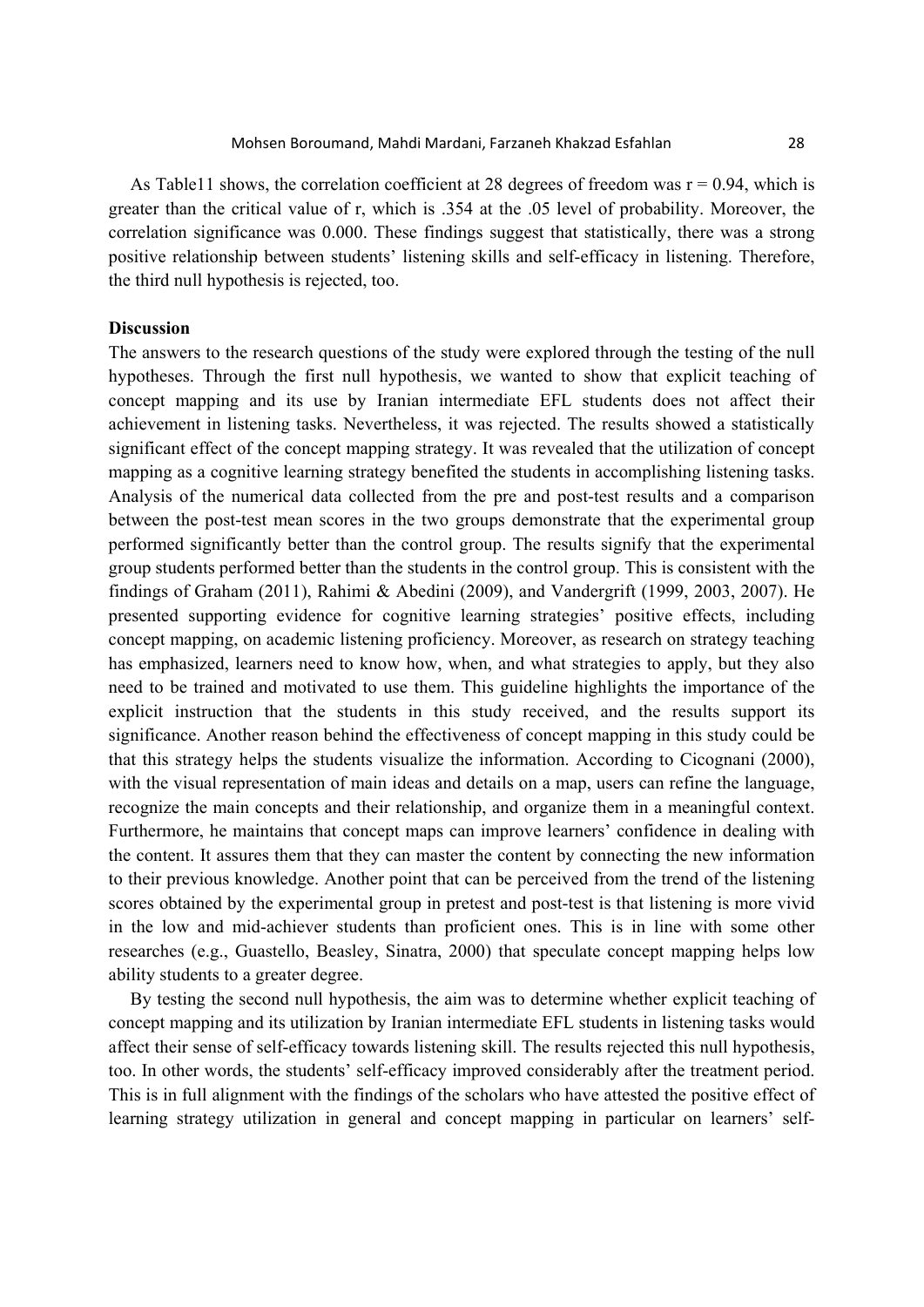efficacy (e.g., see Chularut & DeBacker, 2004; Gahungu, 2007; Kargar & Zamanian, 2014; Kim, Wang, Ahn, & Bong, 2015; Li & Wang, 2010; Nobahar, Nemat Tabrizi, & Shaghaghi, 2013; Magogwe & Oliver, 2007; Raoofi, Hun Tan, & Heng Chan, 2012). A comparison between the post-test mean scores in the two groups indicates that the experimental group's mean score had increased in the post-test while the control group decreased. In comparison with the control group, the experimental group students achieved a higher sense of self-efficacy towards listening skill after being instructed and motivated to apply concept mapping strategy in their listening tasks.

Furthermore, self-efficacy scores of the experimental group increased unevenly after the instructional period. In other words, a comparison between the pre- and post-test results indicates that the progress has been more significant with the low and mid-achieving students than proficient ones. This finding supports Multon, Brown, and Lent's (1991) claim (among others) that compared with high-achieving learners, the low-achieving students' self-efficacy beliefs are more positively affected by their successful academic performances. On the other hand, the control group students who received no instruction in strategy use followed an overlapping pattern with no or much less change in self-efficacy than their counterparts.

An explanation for the self-efficacy improvement in the experimental group might be attributable to the participants' *attitude*. The ones who had long-lasting negative attitudes towards listening might have had a positive change in attitude after seeing their success in strategy use and listening achievement. Rejection of the second null hypothesis supports the speculation that concept mapping may also affect achievement-related variables such as selfefficacy in addition to achievement gains. This study's findings are consistent with those of some other studies (e.g., Magogwe & Oliver, 2007) that support the idea that instruction in strategy use is an effective way of promoting self-efficacy beliefs. To put it succinctly, the utilization of concept mapping by the EFL learners in this study appeared to be both personally rewarding and academically potent as they used it as a tool for constructing meaning and enhancing their language skills. The third null hypothesis aimed to show no relationship between EFL learners' sense of self-efficacy in listening skills and their achievement in listening tasks. The third null hypothesis was rejected, too, and students with higher progress on listening achievement test obtained higher self-efficacy scores. The students with higher scores on the listening achievement test gained higher self-efficacy scores as well. A somewhat strong linear relationship exists in the plot above, and the line has a positive slope. In other words, lower listening scores match up with lower self-efficacy scores and vice versa. An explanation for this trend could be that the students who believed they were learning and benefiting from a useful strategy (i.e., concept mapping) in doing listening activities were apt to feel more successful in accomplishing their tasks. As various scholars have attested, attitude can strongly impact active engagement in doing tasks that one finds challenging.

Finally, the present study's findings have some theoretical and pedagogical implications for language teachers, learners, and syllabus designers. Teaching the learning strategy of concept mapping and its utilization by L2 learners brings visualized order to the tasks, which are usually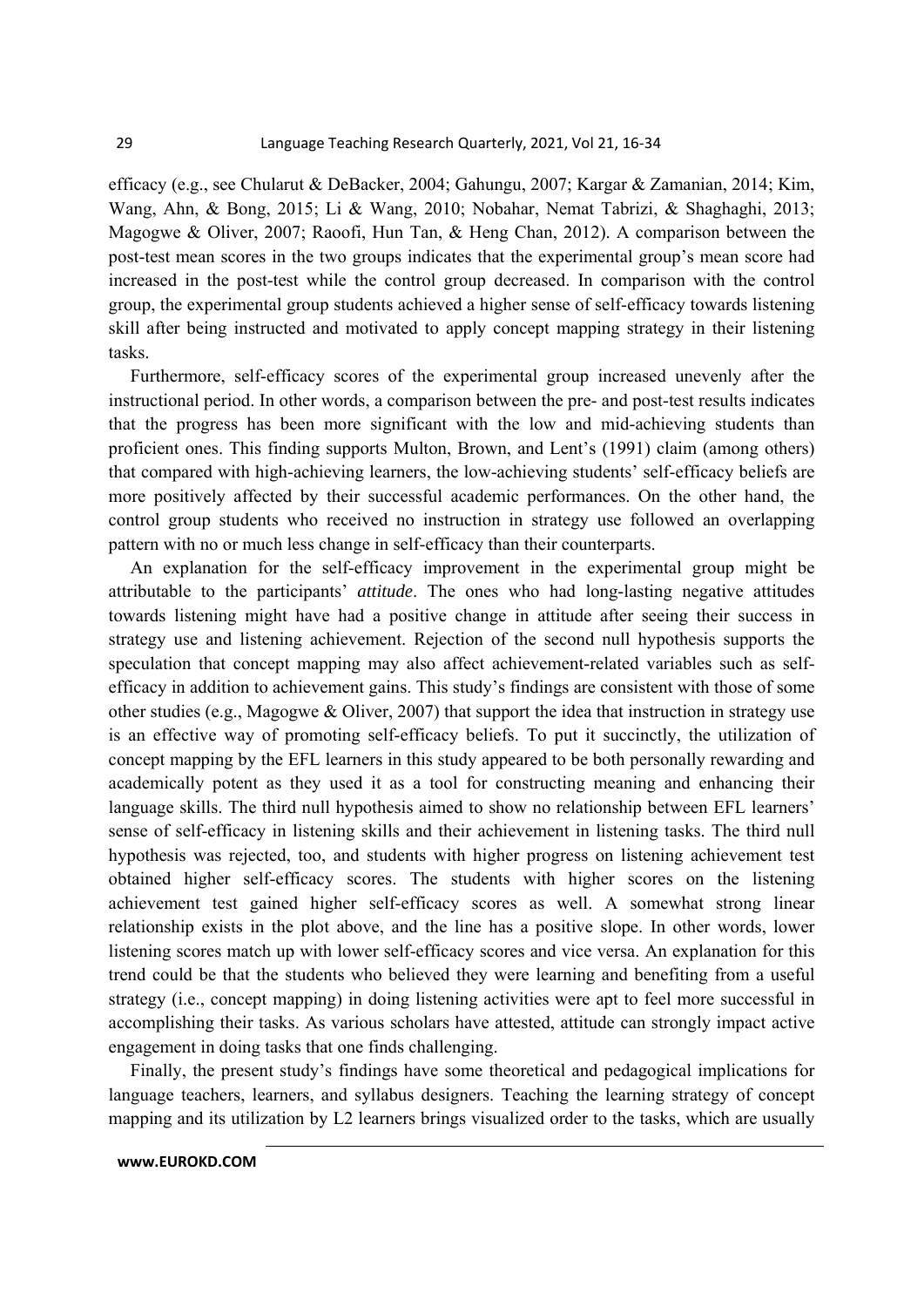considered challenging by the students and alters them to enjoyable and interesting tasks. This change of attitude can enhance the learners' feelings of self-efficacy, influencing several aspects of their behavior such as effort, persistence, and eventually learning and achievement. Besides, concept-based teaching helps students gain a deeper understanding of the processes involved in mastering language skills, and teachers can use various techniques to help the learners discern the relationship among the ideas and concepts to understand how they connect and fit into a broader concept. Forming such meaningful connections and developing mental pictures will help the learners comprehend the content more quickly and effectively. Regarding syllabus designing, it should be noted that as the learning strategy of concept mapping has an indisputable effect on learners' sense of self-efficacy and achievement, it should be accepted as a benchmark for syllabus designers. To this end, they should incorporate strategy teaching and content teaching in the syllabus and build a framework that effectively blends these two and exhibits how the former enhances the latter. Strategy-based teaching should be promoted to enhance the learners' motivation in using the learning strategies such as concept-maps and facilitate their learning and, ultimately, mastery of the target skills.

The present study conducted in Iran's educational context provided additional evidence for concept mapping's effectiveness on EFL learners' listening skill and self-efficacy. However, caution should be exercised in generalizing the results to other contexts, learning strategies, or language skills. Additional research is also needed to examine the influential factors and variables that were not considered in this study. Therefore, the following issues might focus on further research: The achievement test in this study followed the instruction period. It is useful to see the delayed instructional effect of concept mapping on listening skill. Further exploration is needed to examine the effect of concept mapping on learners with different language proficiency levels, ages, and especially genders. Finally, further investigation is required to study the effect of concept mapping on other second/foreign language skills and sub-skills such as writing, reading, speaking, vocabulary, and grammar.

#### **Conclusion**

The present study's findings proved that the utilization of concept mapping in listening tasks benefited students at the upper-intermediate listening skill level. Also, engagement with this learning strategy improved students' self-efficacy beliefs that could, in turn, help them increase their interest and motivation, and after that, overcome the difficulties and anxieties that are traditionally attributed to this language skill, especially in the educational context of Iran. Most Iranian students often lack the necessary strategies for approaching L2 learning tasks in general and listening tasks in particular. Some are not even aware of the existence of such strategies, and some fail to apply them. On the other hand, teachers play a pivotal role in developing students' strategy use. They can and should help students decide on the best strategies that suit their learning goals (Oxford, 1990). In plenty of educational settings, it has been observed that teachers spend a considerable amount of their time bombarding learners with information and declarative knowledge (i.e., the what); instead of helping them engage with the proper learning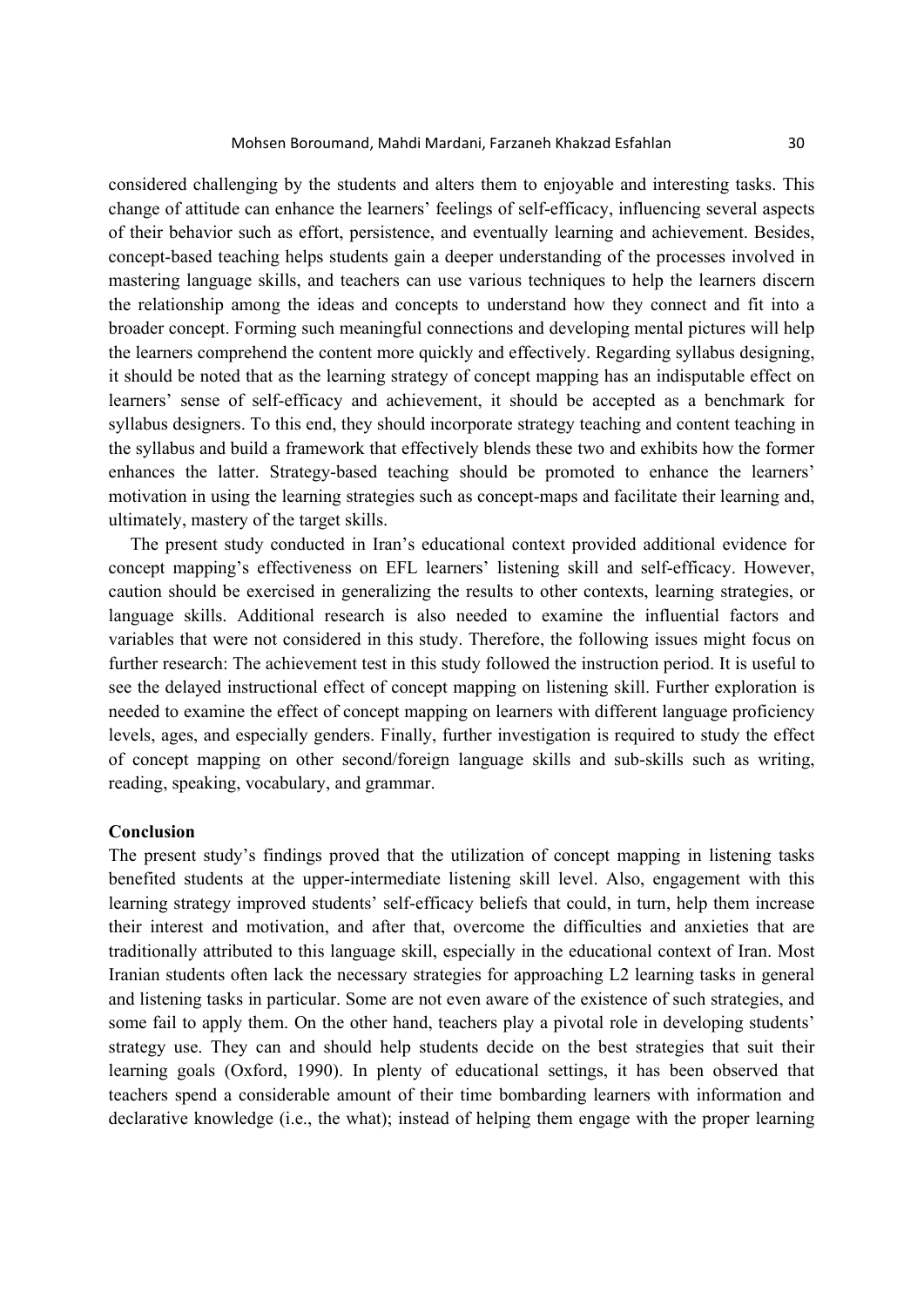strategies that facilitate problem-solving and meaning-making skills (i.e., the how). Moreover, when students are pushed to acquire knowledge without using the right processes and procedures to build understanding, they usually forget the content (i.e., the what). Finally, as Oxford (1990) contends, students' strategic activity goes hand in hand with teachers' training and modelling on strategy use and how they stimulate students to utilize them in different learning tasks. As it was applied in this study when introducing a learning strategy, educators should explain the rationale behind its use (i.e., why it is useful), demonstrate its practicality (i.e., how it should be used), and let students practise its application in various situations by providing sufficient modelling and feedback.

#### **References**

- Ahmed, B. S. (2020). The effect of using concept mapping on developing EFL students' writing skills. *Journal of the University of Garmian*, 7(1), 220-236.
- Ausubel, D. P. (1963). *The psychology of meaningful verbal learning*. New York: Grune & Stratton.
- Bandura, A. (1977). *Social learning theory*. Englewood Cliffs, NJ: Prentice Hall.
- Bandura, A. (1986). *Social foundations of thought and action: A social cognitive theory*. Englewood Cliffs, NJ: Prentice Hall.
- Bandura, A. (1997). *Self-efficacy: The exercise of control*. New York: W. H. Freeman and Company.
- Brown, P. C, Roediger III, H. L., & McDaniel M. A. (2014). *Make it stick: The science of successful learning.* Cambridge, MA: Harvard University Press.
- Chamot, A. U., Barnhardt. S., El-Dinary, P. B., & Robbins, J. (1999). *The learning strategies handbook*. New York: Addison Wesley Longman.
- Chen, M. A., & Hwang, G. (2020). Effects of a concept mapping based flipped learning approach on EFL students' English speaking performance, critical thinking awareness and speaking anxiety. *British Journal of Educational Technology*, 51(3), 817-834. DOI:10.1111/bjet.12887
- Chularut, P., & DeBacker, T. K. (2004). The influence of concept mapping on achievement, self-regulation, and self-efficacy in students of English as a second language. *Contemporary Educational Psychology,*  29 (3), 248-263.
- Cicognani, A. (2000). Concept mapping as a collaborative tool for enhanced online learning. *Educational Technology & Society, 3*(3), 150-158.
- Coronado-Aliegro, J. (2006). *The effect of self-assessment on the self-efficacy of students studying Spanish as a foreign language*. (Doctoral dissertation, University of Pittsburgh, Pennsylvania, USA). Retrieved from http://d-scholarship.pitt.edu/9914/1/Coronado-AliegroJ2\_etd2006.pdf
- Dunkel, P. (1991). Listening in the native and second/foreign language: Toward an integration of research and practice. *TESOL Quarterly*, 25(3), 431–457. DOI: 10.2307/3586979
- Field, J. (1998). Skills and strategies: Towards a new methodology for listening. *ELT Journal*, 52(2), 110- 118.
- Gahungu, O. N. (2007). *The relationships among strategy use, self-efficacy, and language ability in foreign language learners*. (Doctoral dissertation, Northern Arizona University, USA). Retrieved from https://pdfs.semanticscholar.org/47db/638b4ba4f3a3b1ec7eab28bddafa2743229e.pdf
- Gardner, M. E. (2015). *Concept mapping: Effects on content knowledge and engagement with content in elementary students' persuasive writing*. (Doctoral dissertation, University of Kentucky, Kentucky, USA). Retrieved from https://uknowledge.uky.edu/edc\_etds/14

Gopal, P. (2004). Concept mapping – A pedagogical tool for grammar lessons, Army Institute of Education, N.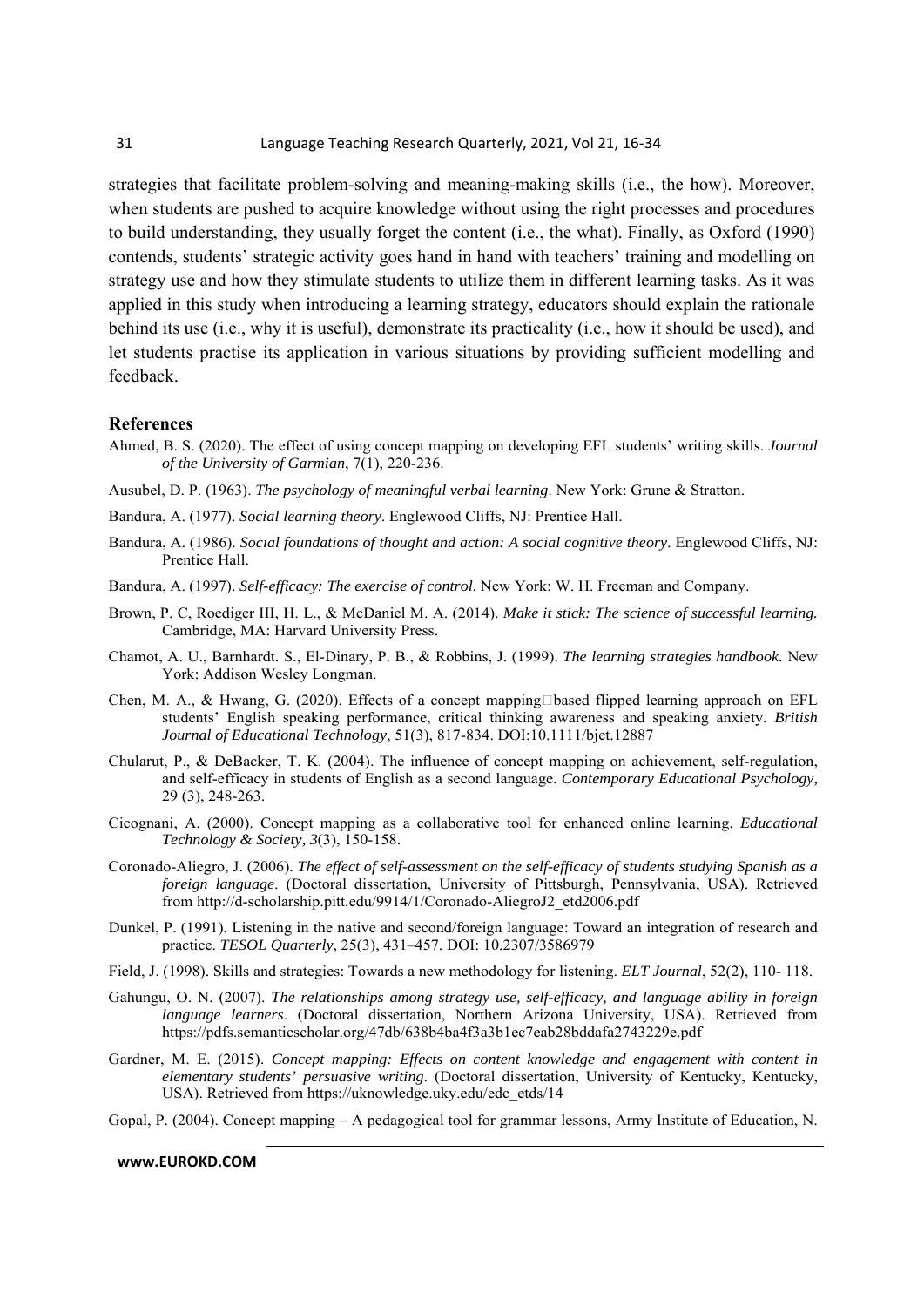Delhi. Retrieved October 12, 2019 from http://www.hbcse.tifr.res.in/episteme/episteme-1/allabs/pranita\_abs.pdf

- Graham, S. (2011). Self-efficacy and academic listening. *Journal of English for Academic Purposes*, *10*(2), 113–117. DOI:10.1016/j.jeap.2011.04.001
- Guastello, E. F., Beasley, T. M., Sinatra, R. C. (2000). Concept mapping effects on science content comprehension of low-achieving inner-city seventh graders. *Remedial and Special Education*, 21(6), 356-364.
- Gundersen, E., & Lee, L. (2002). *Select readings*. Oxford: Oxford University Press.
- Kargar, M., & Zamanian, M. (2014). The relationship between self-efficacy and reading comprehension strategies used by Iranian male and female EFL learners. *International Journal of Language Learning and Applied Linguistics World*, 7(2), 313–325.
- Kazemi, A., & Moradi, A. (2019). The influence of concept mapping and rehearsal on speaking accuracy and complexity. *Cogent Arts & Humanities*, 6(1), 1-21. DOI: 10.1080/23311983.2019.1597463
- Kim, D. H., Wang, C., Ahn, H. S., & Bong, M. (2015). English language learners' self-efficacy profiles and relationship with self-regulated learning strategies. *Learning and Individual Differences*, 38, 136–142. DOI: 10.1016/j.lindif.2015.01.016
- Kansızoğlu, H. B. (2017). The effect of graphic organizers on language teaching and learning areas: A metaanalysis study. *Education and Science*, 42(191), 139-164. DOI: 10.15390/EB.2017.6777
- Kılıçkaya, F. (2020) Learners' perceptions of collaborative digital graphic writing based on semantic mapping. *Computer Assisted Language Learning*, 33(1-2), 58-84. DOI: 10.1080/09588221.2018.1544912
- Li, Y., & Wang, C. (2010). An empirical study of reading self-efficacy and the use of reading strategies in the Chinese EFL context. *The Asian EFL Journal Quarterly*, 12 (2), 144–162.
- Lynch, T. (2002). Listening: Questions of level. In R. B. Kaplan (Ed.), *Oxford handbook of applied linguistics*  (pp. 39-48). Oxford: Oxford University Press.
- Magogwe, J. M. & Oliver, R. (2007). The relationship between language learning strategies, proficiency, age and self-efficacy beliefs: A study of language learners in Botswana. *System*, 35 (3), 338-352. DOI: 10.1016/j.system.2007.01.003
- McCrudden, M. T., Perkins, P. G., & Putney, L. G. (2005). Self-efficacy and interest in the use of reading strategies. *Journal of Reasearch In Childhood Education, 20 (2), 119- 131.* DOI: 10.1080/02568540509594556
- Mills, N. A., Pajares, F., & Herron, C. (2006). A reevaluation of the role of anxiety: Self-efficacy, anxiety, and their relation to reading and listening proficiency*. Foreign Language Annals, 39 (2), 273-292.* DOI: 10.1111/j.1944-9720.2006.tb02266.x
- Montaño, J. X. (2017). Learning strategies in second language acquisition. *US-China Foreign Language*, 15(8), 479-492. DOI: 10.17265/1539-8080/2017.08.001
- Multon, K. D., Brown, S. D., & Lent, R. W. (1991). Relation of self-efficacy beliefs to academic outcomes: A meta-analytic investigation. *Journal of Counseling Psychology, 38*(1), 30–38. DOI: 10.1037/0022- 0167.38.1.30.
- Namaziandost, E., & Çakmak, F. (2020). An account of EFL learners' self-efficacy and gender in the Flipped Classroom Model. *Education and Information Technologies*, 1-15.
- Nobahar, B., Nemat Tabrizi, A. R., & Shaghaghi, M. (2013). The effect of concept mapping on Iranian intermediate EFL learners' self-efficacy and expository writing accuracy. *Theory and Practice in Language Studies*, 3(11), 2117-2127.
- Novak, J. D. (1977). *A Theory of Education.* Ithaca, NY: Cornell University Press.
- Nowrouzi, S., Sim Tam. S., Zareian, G., Nimehchisalem, V. (2015). Iranian EFL students' listening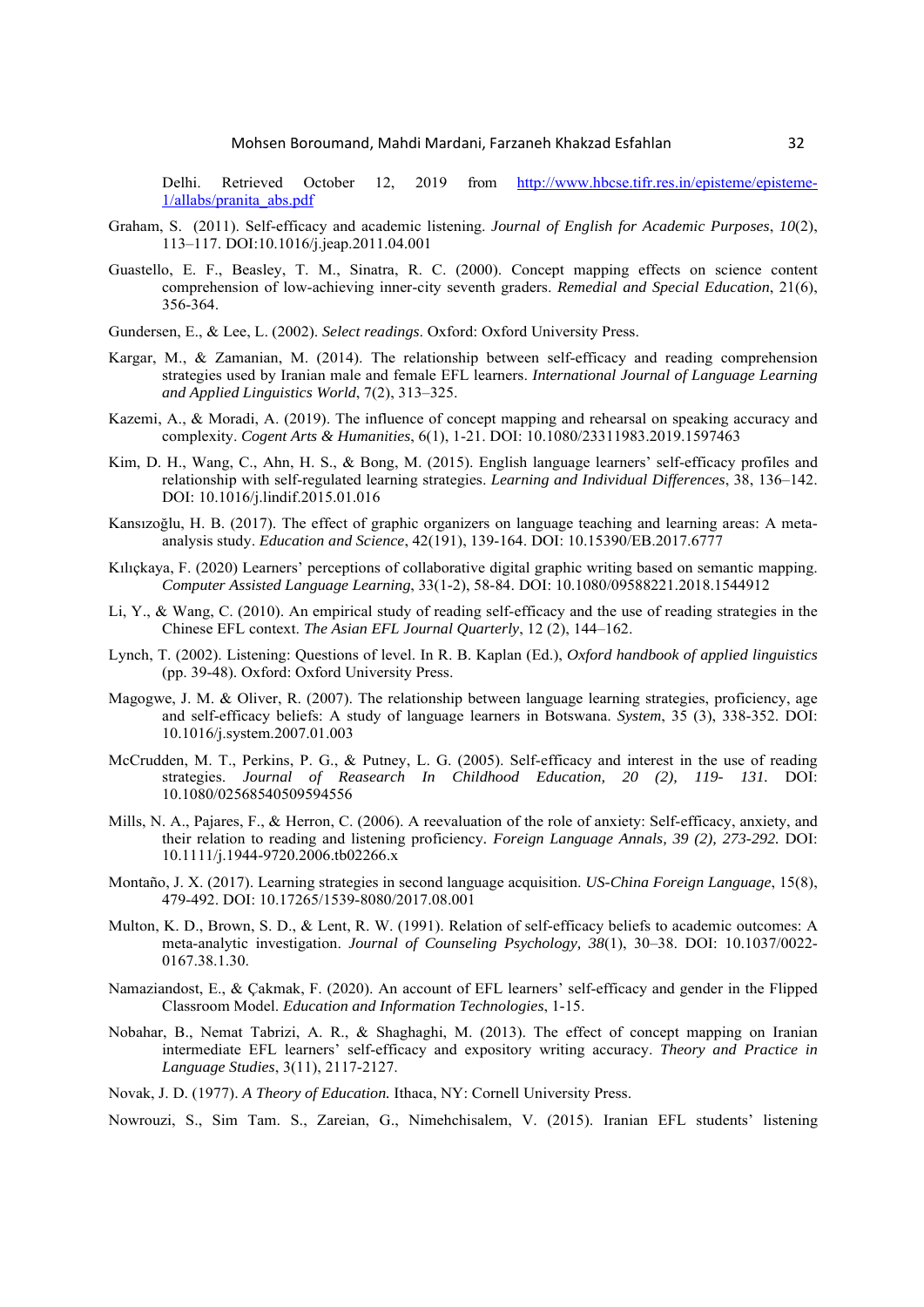comprehension problems. *Theory and Practice in Language Studies*, 5(2), 263-269. DOI:10.17507/tpls.0502.05

- Nunan, D. (2002). Listening in language learning. In J. Richards & W. Renandya (Eds.), *Methodology in Language Teaching: An Anthology of Current Practice* (pp. 238-241). Cambridge: Cambridge University Press. doi:10.1017/CBO9780511667190.032
- Nushi, M., & Orouji, F. (2020). Investigating EFL teachers' views on listening difficulties among their learners: The case of Iranian context. *SAGE Open*, 10(2), 1-16. DOI: 10.1177/2158244020917393
- Oxford, R. (1990). *Language learning strategies: What every teacher should know*. New York, Newbury House.
- Phillips, D. (2005). *Longman complete course for the TOEFL test: Preparation for the computer and paper tests*. White Plains, NY: Addison-Wesley Longman, Inc.
- Rahimi, A., & Abedini, A. (2009). The interface between EFL learners' self- efficacy concerning listening comprehension and listening proficiency*. Novitas Royal*, *3*(1), 14–28.
- Raoofi, S., Hoon Tan, B., & Heng Chan, S. H. (2012). Self-efficacy in second/foreign language learning contexts. *English Language Teaching*, *5*(11), 60–73. DOI: 10.5539/elt.v5n11p60.
- Roddy, S., & Bridges, B. (2020). Mapping for meaning: the embodied sonification listening model and its implications for the mapping problem in sonic information design. Journal on Multimodal User Interfaces, 1-9.
- Salehi, A. D., Jahandar, S., & Khodabandehlou, M. (2013). The impact of concept mapping on EFL student's reading comprehension. *Indian Journal of Fundamental and Applied Life Sciences*, 3(3), 241-250.
- Schunk, D. H. (2001). Self-efficacy: Educational aspects. *International Encyclopedia of the Social & Behavioral Sciences*, 13820-13822. DOI: 10.1016/B0-08-043076-7/02402-5
- Shakoori, M., Kadivar, P., & Sarami, R. (2017). The effect of concept mapping strategy as a graphical tool in writing achievement among EFL learners. *International Journal of Information and Education Technology*, 7(5), 357-360. DOI: 10.18178/ijiet.2017.7.5.894
- Szyszka, M. (2017). *Pronunciation learning strategies and language anxiety: In search of an interplay*. Cham, Switzerland: Springer International Publishing AG.
- Uba, E., Oteikwu, E. A., Onwuka, E., & Abiodun-Eniayekan, E. (2017). A research-based evidence of the effect of graphic organizers on the understanding of prose fiction in ESL classroom. *SAGE Open,* 7(2), 1-9. DOI: 10.1177/2158244017709506
- Vakilifard, A. & Armand, F. (2006). The effects of concept mapping on second language learners' comprehension of informative text. *Proceedings of the second international conference on concept mapping*. San José, Costa Rica. Retrieved November 20, 2019 from *mapping*. San José, Costa Rica. Retrieved November 20, 2019 from http://cmc.ihmc.us/cmc2006Papers/cmc2006-p79.pdf
- Vandergrift, L. (1999). Facilitating second language listening comprehension: Acquiring successful strategies. *ELT Journal, 53 (3), 168-176.*
- Vandergrift, L. (2003). Orchestrating strategy use: Toward a model of the skilled second language listener. *Language Learning*, 53(3), 463-496. DOI:10.1111/1467-9922.00232
- Vandergrift, L. (2007). Recent developments in second and foreign language listening comprehension research. *Language Teaching, 40 (3), 191-210.* DOI: 10.1017/S0261444807004338
- Vermunt, J.D. (1996). Metacognitive, cognitive and affective aspects of learning styles and strategies: A phenomenographic analysis. *Higher Education*, 31, 25-50. DOI: 10.1007/BF00129106
- Zarei, A. A., & Feizollahi, B. (2018). Concept mapping and brainstorming affecting writing anxiety and accuracy. *Journal of Modern Research in English Language Studies*, 5(1), 117-144.